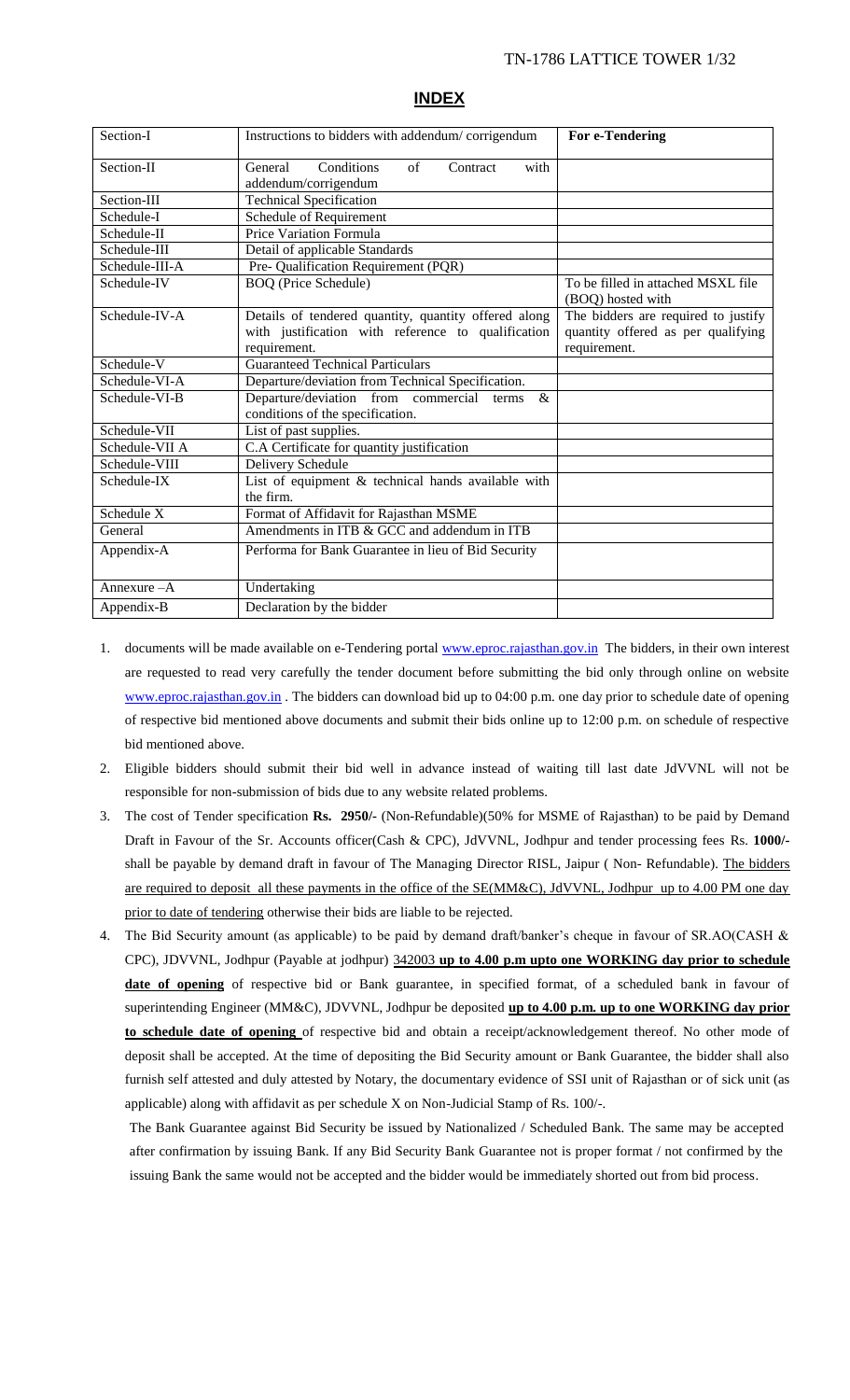#### JODHPUR VIDYUT VITARAN NIGAM LIMITED  **OFFICE OF THE SUPERINTENDING ENGINEER (MM&C) NEW POWER HOUSE, INDUSTRIAL AREA, JODHPUR –342 003 Corporate Identity Number (CIN)-U40109RJ2000SGC016483 GST No.**

**08AAACJ8578R1ZJ**

**TELEPHONE: 0291-2651376 FAX: 0291-2746539**

Mail Address: [semmcjdvvnl@gmail.com](mailto:semmcjdvvnl@gmail.com)

## **TENDER SPECIFICATION NO. JdVVNL/SE(MM&C)/EIIIAIII/TN-1786**

Tenders are hereby invited in e-procurement system for purchase of **I) UNGALVANISED 42' LONG 33 KV DOUBLE CIRCUIT LATTICE STRUCTURE ALONG WITH THREE CROSS ARMS AND 48 NOS. NUTS & BOLTS II) UNGALVANISED 36' LONG 33 KV SINGLE CIRCUIT LATTICE STRUCTURE WITH ONE 33 KV CROSS ARM (CHANNEL) ONE TOP HAMPER & 48 NOS. MS BOLTS WITH NUTS** under **TN-1786**.

Tenders are to be submitted online in electronic format on website **[http:eproc.rajasthan.gov.in](http://www.eproc.rajasthan.gov.in/nicgep/app)**. The details are as under-

| <b>S. No.</b>  | Name of Item                                                                                                                                                | Quantity                  | <b>Estimated Unit</b><br><b>F.O.R.</b><br><b>Destination</b><br><b>Price</b> |
|----------------|-------------------------------------------------------------------------------------------------------------------------------------------------------------|---------------------------|------------------------------------------------------------------------------|
|                | <b>UNGALVANISED 42' LONG 33 KV DOUBLE CIRCUIT</b><br>LATTICE STRUCTURE ALONG WITH THREE CROSS<br>ARMS AND 48 NOS. NUTS & BOLTS                              | 1000 sets/<br>580.981 MT  | <b>Rs. 75400/MT</b>                                                          |
| $\overline{2}$ | UNGALVANISED 36' LONG 33 KV SINGLE CIRCUIT<br>LATTICE STRUCTURE WITH ONE 33 KV CROSS ARM<br>(CHANNEL) ONE TOP HAMPER & 48 NOS. MS BOLTS<br><b>WITH NUTS</b> | 3000 sets /<br>1,349.55MT | Rs. 75400 / MT                                                               |

| A           | NIT No.                                 | TN-1786                                                                                                                                                                         |
|-------------|-----------------------------------------|---------------------------------------------------------------------------------------------------------------------------------------------------------------------------------|
| B           | Cost of Specification                   | Rs. 2,950.00 (Two Thousand Nine Hundred & Fifty only)                                                                                                                           |
|             |                                         | (50% for MSME of Rajasthan)                                                                                                                                                     |
| $\mathbf C$ | Processing of RISL                      | Rs. 1,000.00 (One Thousand only)                                                                                                                                                |
| D           | Bid security to be deposited For        | For 42' double circuit lattice structure set<br>$\mathbf{i}$                                                                                                                    |
|             | <b>42 feet Double Circuit Lattice</b>   | <b>General Bidder: Rs 8,76,119.35</b>                                                                                                                                           |
|             | <b>Structure set and 36 feet Single</b> | Sick Unit: Rs 4,38,059.67                                                                                                                                                       |
|             | <b>Circuit Lattice Structure set</b>    | SSI unit of Rajasthan: Rs. 2,19,029.84                                                                                                                                          |
|             |                                         | $\mathbf{ii}$<br>For 36' Single circuit lattice structure set<br><b>General Bidder: Rs 20,35,121.40</b><br>Sick Unit: Rs 10,17,560.70<br>SSI unit of Rajasthan: Rs. 5,08,780.35 |
| E           | Validity                                | 120 days from the next date of opening of techno-<br>commercial bid.                                                                                                            |
| F           | Base date for price variation           | The base date of price variation shall be 01.04.2022<br>(irrespective of date of opening of tender)                                                                             |

#### **\*In case SSI unit of Rajasthan quotes the less than the tendered quantity , then they are required to furnish Bid security @ 0.5% of the value of the quantity offered by them, failing which bid shall be considered non-responsive.**

 The micro , small & Medium Scale Industries of Rajasthan and sick Industries , other than Small Scale Industries , whose cases are pending before the Board of Industrial and Financial Reconstructioon (BIFR) shall furnish self attested documentary evidence duly attested by notary to claim the above.

## **IMPORTANT DATES**

| <b>S.N.</b> | <b>Events</b>                  | Date & Time         | <b>Location</b>                  |
|-------------|--------------------------------|---------------------|----------------------------------|
| $\mathbf 1$ | Date of downloading of tender  | Up to 04.05.2022    | www.jdvvnl.com &                 |
|             | specifications                 | $(6:00 \text{ PM})$ | http:eproc.rajasthan.gov.in      |
| 2           | Deposit of cost of Tender      | Up to 04.05.2022    | Office of Sr. A.O (Cash & CPC) / |
|             | Specifications & Bid Security  | $(4:00 \text{ PM})$ | SE (MM&C), JdVVNL, New           |
|             | and furnishing of Processing   |                     | Power House, Industrial Area,    |
|             | fee                            |                     | Jodhpur                          |
| 3           | Last Date & time of submission | Up to 05.05.2022    | http:eproc.rajasthan.gov.in      |
|             | of electronic bid              | (12:00 PM)          |                                  |
| 4           | Opening of Technical Bid       | 05.05.2022          | http:eproc.rajasthan.gov.in      |
|             |                                | (3:00 PM)           |                                  |
| 5.          | Opening of Price Bid           | To be intimated     | http:eproc.rajasthan.gov.in      |
|             |                                | separately to the   |                                  |
|             |                                | qualified bidders   |                                  |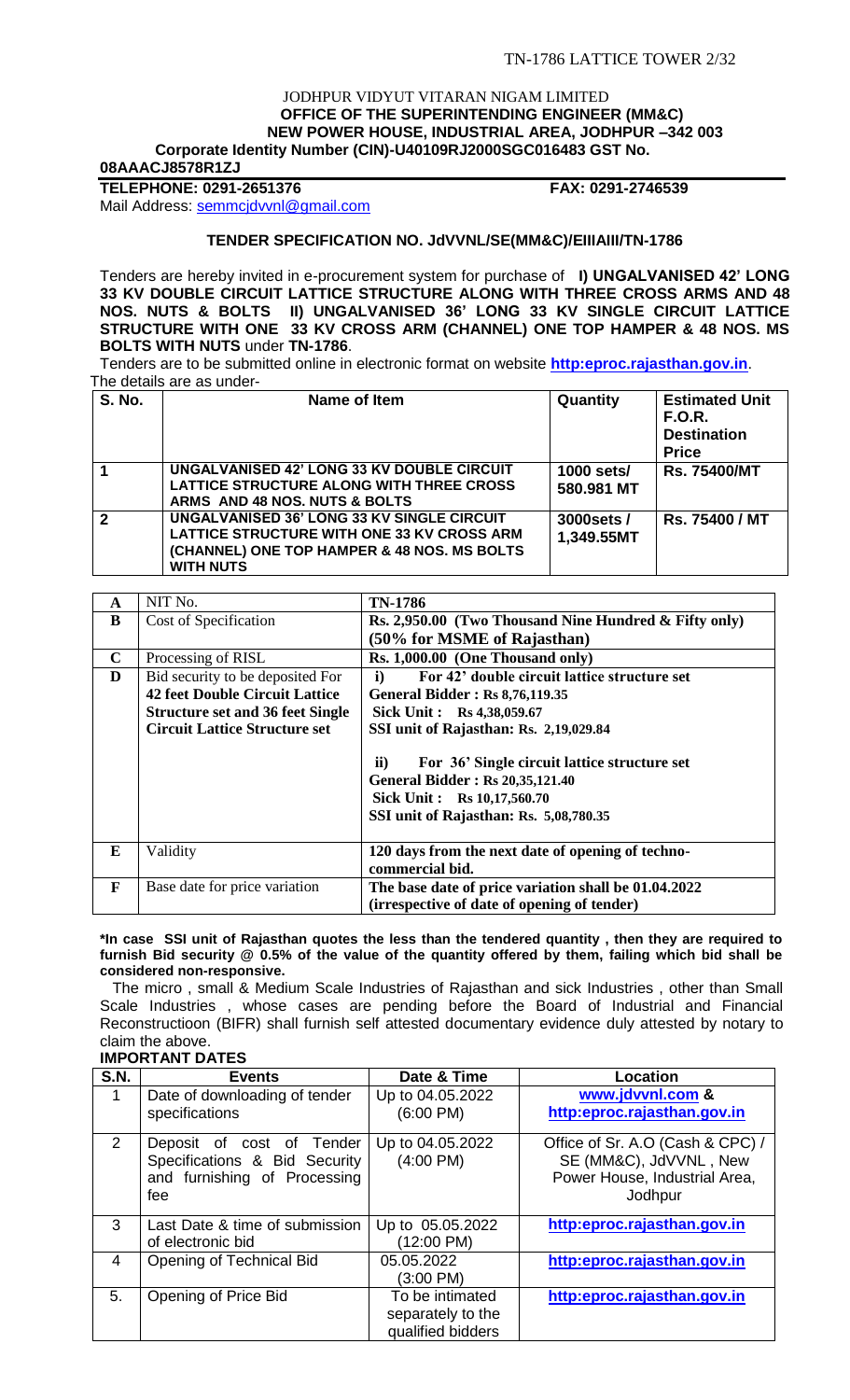# **SECTION-III**

## **TECHNICAL SPECIFICATION FOR SUPPLY I) UNGALVANISED 42' LONG 33 KV DOUBLE CIRCUIT LATTICE STRUCTURE ALONG WITH THREE CROSS ARMS AND 48 NOS. NUTS & BOLTS II) UNGALVANISED 36' LONG 33 KV SINGLE CIRCUIT LATTICE STRUCTURE WITH ONE 33 KV CROSS ARM (CHANNEL) ONE TOP HAMPER & 48 NOS. MS BOLTS WITH NUTS UNDER TN-1786.**

## **1. SCOPE**

This specification covers fabrication, testing & delivery of fabricated steel items as a complete package, complete in all respect as per GTP/Drawings (to be provided by the purchaser to the successful bidder). The steel sections generally used, tentative unit weight & BOM of fabricated item is enclosed at Schedule-I. The final bill of material for the purpose of payment shall be prepared and submitted by the supplier after approval of model assembly by the purchaser.

## **2. CLIMATIC CONDITIONS**

| I. Peak ambient temperature                        | 50 Degree C |
|----------------------------------------------------|-------------|
| II. Maximum average ambient temperature            | 40 Degree C |
| III. Maximum temperature attainable                | 60 Degree C |
| IV. Maximum relative humidity                      | 100 %       |
| V. Minimum relative humidity                       | 50 %        |
| VI. Average number of thunder storm days per annum | 40          |
| VII. Average number of rainy days per annum        | 100         |
| VIII. Average annual rainfall                      | 10-100 cm   |
| IX. Maximum wind pressure                          | 100 Kg/sq.m |
| X. Altitudes not exceeding                         | 1000 mtrs.  |

## **3. REQUIREMENT**

The approximate quantities required of finished structure is indicated in the Schedule-I (schedule of requirement along with approximate weight).

The quantities mentioned in the schedule of requirement (Schedule-I) are provisional. However, the net quantity shall be determined later-on at the time of finalization of the tender. The purchaser reserves the right to increase or decrease the tendered quantity/ weight of structure. The purchaser also reserves the right to split the quantity and to entrust the order for the supply on one or more Suppliers. The bidder shall agree to supply part quantity ordered on him at the rates/ prices mentioned in the tender or accepted by the purchaser.

# **4. DELIVERY**

The maximum commencement period allowed shall be 30 days from the date of receipt of purchase order and entire ordered quantity shall be completed in **8 (Eight)** months thereafter at **equal monthly rate**. The bidder is required to quote monthly delivery**.** In case ordered quantity is different than quoted quantity, delivery shall be adjusted proportionately**. Tender in which monthly delivery is not indicated likely to be ignored.**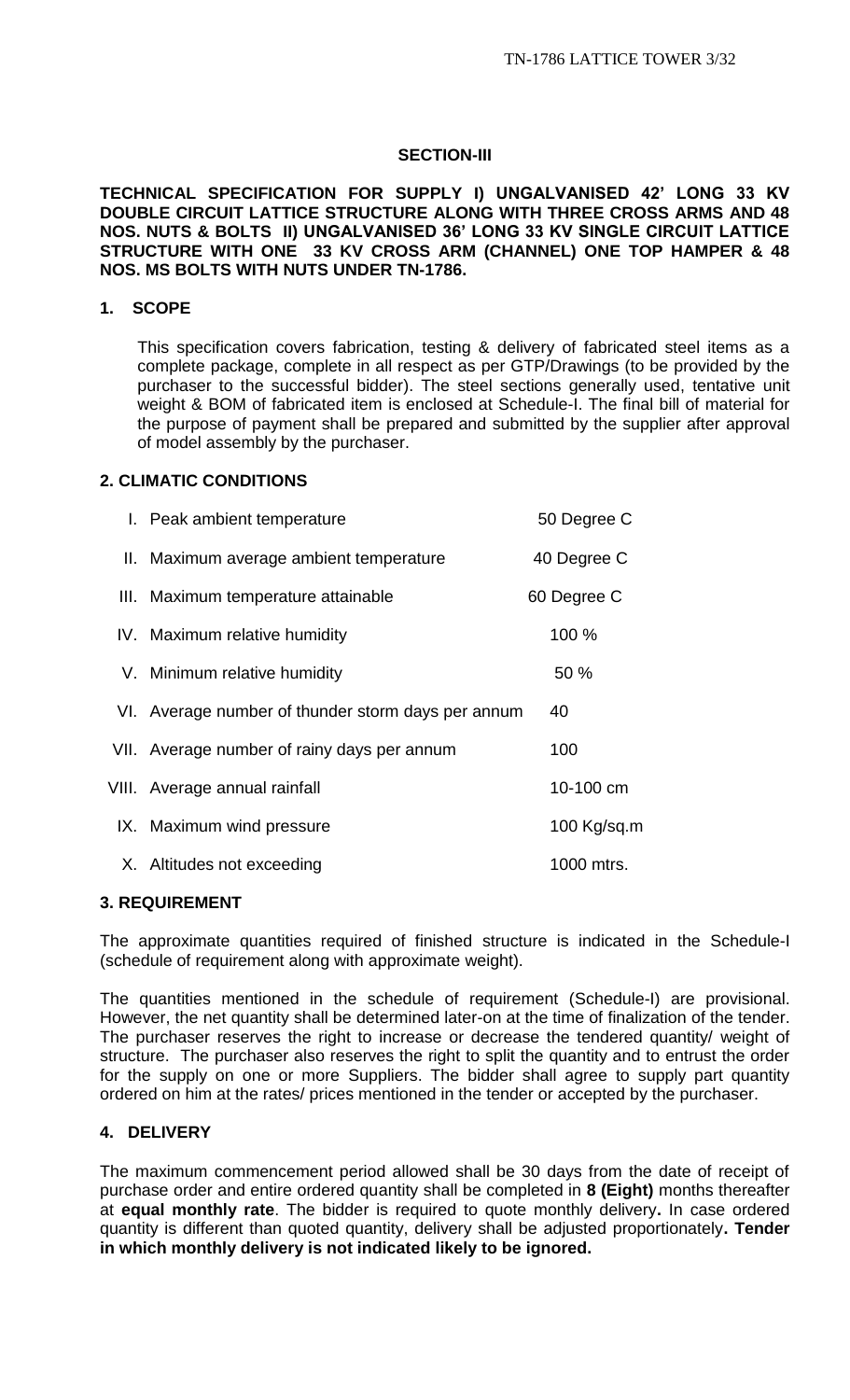# **5. STANDARDS :**

All materials and equipments shall comply in all respect with the requirements of the latest edition of the relevant Indian Standard Specification(s) except as modified in this specification. Where the relevant ISS is not available, the material / equipment should comply the latest BSS. All the items should be made / fabricated/tested from steel sections conforming to IS:2062 (latest amended).

# **6. FINANCIAL RESOURCES AND EXPERIENCE**

The bidder shall furnish the details regarding his previous experience in performing same or similar comparable work, the technical strength and manufacturing facilities available and also financial capability along with the tender. The bidder is also required to furnish the following information.

- a. Standing of the firm as manufacturer/Supplier
- b. Approximate qty, fabricated so far at his works on monthly basis.
- c. Testing facilities available at his works.

## **7. MATERIAL:**

The Supplier shall make his own arrangement for the procurement of steel sections before commencement of work. The purchaser shall be at liberty to have samples of steel used, tested / checked in any laboratory at his own cost and reject the supply, if it is found below the required standard.

All the material required for fabrication shall be stocked in adequate quantity by the Supplier to ensure the progress of the work is not jeopardized. **No relaxation in the delivery time shall be allowed on the pretext of non- availability or short supply of raw materials.**

## **8. WORKMANSHIP:**

The fabrication shall be done in such a way that there is a good finish of the fabricated structures. The steel structure shall be fabricated accurately adhering to dimensions as per the approved drawings. All the steel sections shall be carefully leveled/ straightened and made true to method which shall not injure the material so that when assembled the adjacent surface are in close contract through out. No rough edges shall be permitted anywhere throughout the work. Holes must be perfectly circular. The tolerance(s) as per drawing/ clause hereunder is permissible. All burrs left by drills or punches shall be removed completely. No bolts holes shall be more than **1.5 mm** bigger than the corresponding bolt diameter.

In general all fabrication work shall conform to provision of IS-802 (part-I) 1978 latest amended. However the details given in this specification shall prevail in specified items. The overlapping of the M.S.Flat on M.S.angle shall be minimum 30 mm.

The holes near the bend lines of absent member, on both sides of bent lines shall be punched/ drilled after bending and relative position of these holes, shall be maintained with the use of proper templates/jigs and fixtures.

Punched holes must be square to the plates and the wall of the holes parallel. The following maximum tolerance of accuracy of punched holes is permissible.

- a) Holes must be perfectly circular and no tolerance in this respect is permissible.
- b) The maximum allowable difference in diameter of the holes on the two sides of plates or angle is 0.8mm i.e. the allowable taper in punched holes should not exceed 0.8 mm on diameter.
- c) Holes must be square with the plates or angles and slant holes will not be permitted.

All burrs left by drills or punches shall be removed completely. Drifting or riming to enlarge defective holes shall not be permitted. Minimum edges distance from the centre of any bolt holes shall not be less than what has been indicated hereunder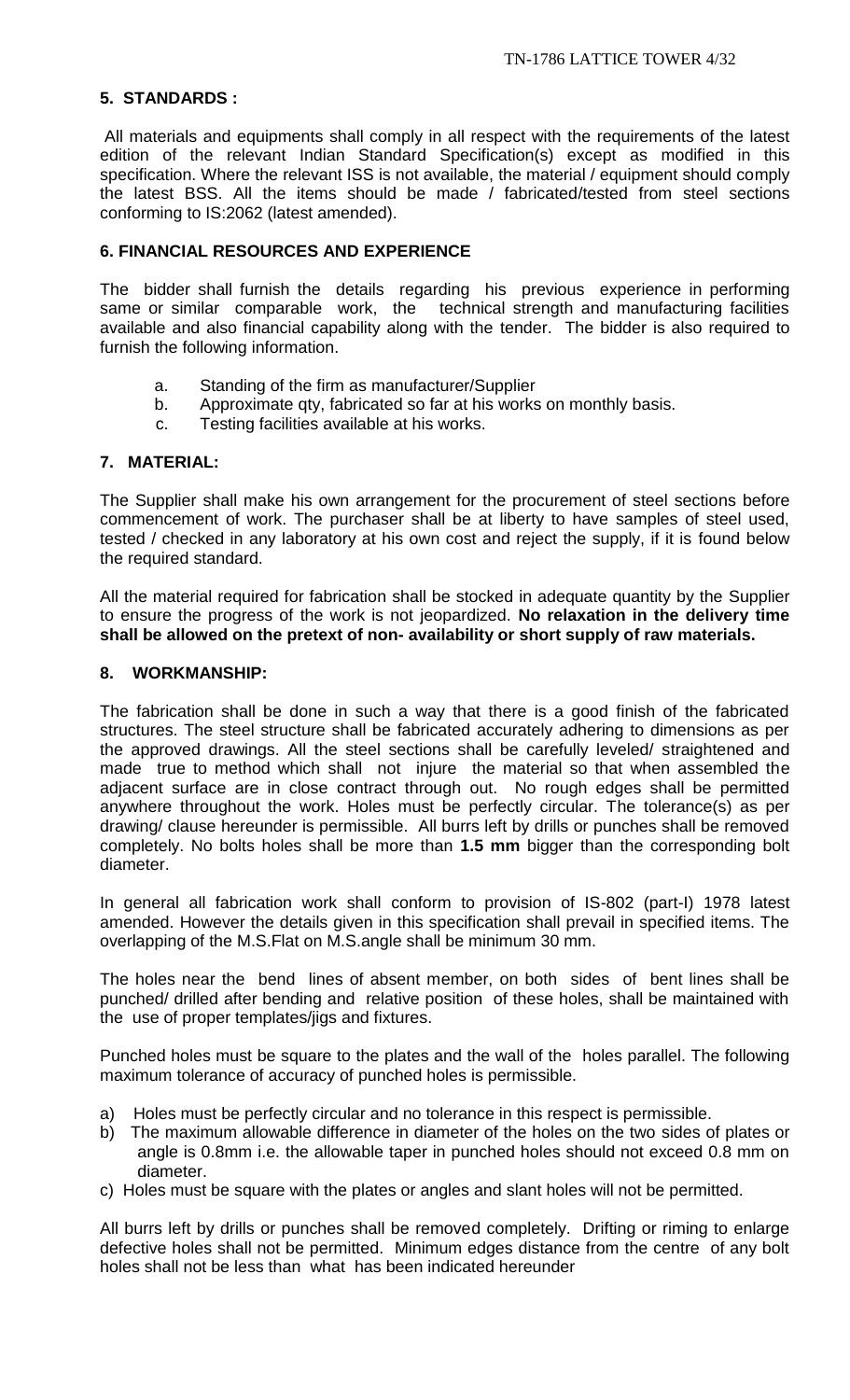| bolts<br>in mm | Dia of Min. flange<br>width of sec.<br>tion in mm | Min.rolled<br>edge distance<br>in mm | Min. sheared<br>edge distance<br>in mm |  |
|----------------|---------------------------------------------------|--------------------------------------|----------------------------------------|--|
| 16             | 45                                                | 20                                   | 23                                     |  |

### **9. DRAWING & MODEL ASSEMBLY :**

3 sets of drawing shall be furnished by the successful bidder based on JdVVNL drawing for according approval of the purchaser before commencement as per clause No.1.12.1 of GCC(Section-II).

The Supplier shall offer one set of model assembly (proto type) for the respective structure as per the drawings provided to him for checking/ approval of the purchaser before commencement of supplies. The firm who have already supplied same item under previous TNs as per same drawing/design and specification in any DISCOM (Jaipur, Ajmer & Jodhpur) during last three years from the date of opening of Techno-Commercial Bid shall be exempted from approval of model assembly.

In case any deviation is detected, during the process of preparing the model assembly, the Supplier shall intimate the purchaser or his authorized representative at the time of inspection of model assembly. The final bill of material shall be as per approved bill of material.

## **After inspection and checking of the model assembly of lattice structure, the same shall be type tested for Radiography inspection (X-rays) of welding joint at any independent NABL Accredited Laboratory or CPRI/Govt. approved lab.**

The Supplier shall take-up the mass fabrication of the structure(s) only after the purchaser has approved the model assembly along with bill of material.

Any period taken beyond 30 days for approval of model assembly shall be to bidders account. No extra time shall be allowed in commencement period in getting the prototype approval.

## **10. MARKING**

Each individual structure / section shall carry a code number conforming to component number given to it in the drawing / Bill of material. The code number of approved size shall be stamped with a metal dye of 16 mm size on the member and shall be legible. The name of manufacturers in suitable code and the word "**JUD**" & "**TN No**" shall also be stamped / punched on each individual section with metal dye of not less than 16 mm size.

If the above marking is not found on the material received in the stores, the receipted challan shall not be given by the concerned stores. The challan shall only be issued after verification of material by the Store officer.

## **11. INSPECTION, TESTING & CHECKING:**

The finished product before acceptance shall be subject to inspection in respect of workmanship, checking of dimension/weight & testing as per requirement of relevant IS:2062 (latest amended), approved drawings and bill of material, at the suppliers works if not supported by test certificates of main producers viz. SAIL/TISCO/RINL. The certificate for type test (chemical composition & mechanical properties test) issued by prime producer(s) shall be furnished along with the inspection call to the SE(MM&C), otherwise testing shall be arranged at independent Lab on the cost of supplier. The certificate and relevant invoices shall be in the name of the firm on whom the order is placed by the Nigam. **In case bidder use the steel sections manufactured by prime producers then the inspecting officer shall verify and record in the inspection report regarding stamping and mark of prime producers**. The certificate(s) in the name of other parties/ sources shall not be accepted and in such cases the tests for chemical and mechanical properties shall have to be arranged in the presence of inspecting officer(s) at recognized lab/ **any independent lab / test house having the testing equipments (used in the testing),calibrated by NABL/NPL Accredited calibration laboratories or equivalent.**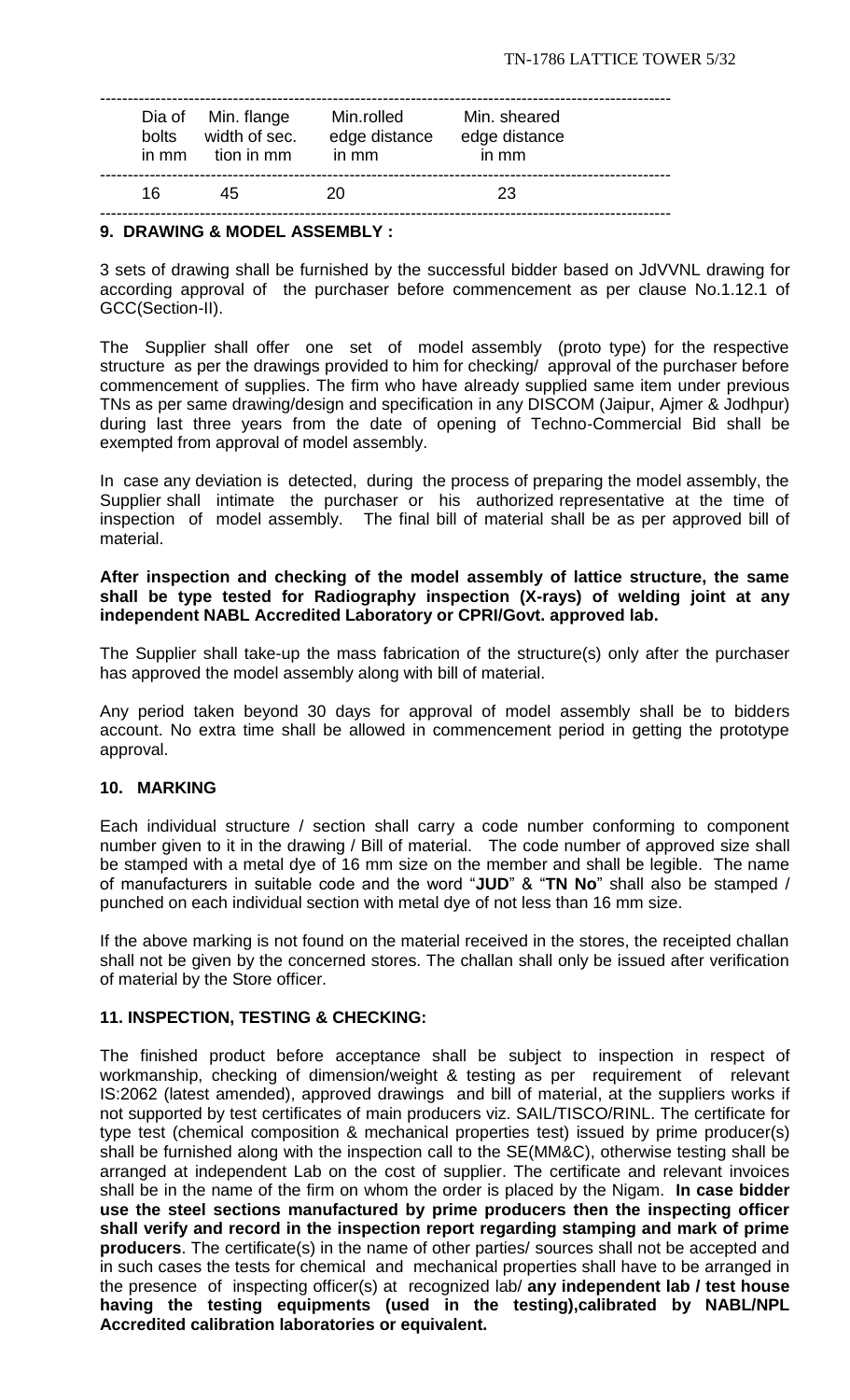The supplier shall present the latest Calibration Certificate(s) of testing instruments/ equipments to be used for the testing of the material covered in the purchase order to the authorized inspecting officer/inspecting agency of the purchaser. The testing instruments/ meters/ apparatus etc. should be got calibrated by the supplier from time to time from independent test laboratory/ house having valid accreditation from National/ Accreditation Board for testing and calibrating laboratories for testing equipments/ original manufacturer having trace ability to NABL/NPL or equivalent.

The calibration certificate(s) should not in any case be older than one year at the time of presenting the same to the inspecting officer/inspecting agency of the purchaser. The testing instruments/equipments should be duly sealed by the Calibrating agency and be indicated in the calibration certificate(s).

The following facilities are to be provided by the supplier at his own cost to the inspecting officer of JdVVNL.

- (a) Suitable accommodation.
- (b) Local conveyance between arrival point, place of stay, works and departure point.
- (c) The supplier shall assist in arranging return ticket and reservation on the request of the inspecting officer for which the payment shall be made by the inspecting officer. In case of joint inspection, single or shared double room accommodation shall be provided.

# **12. TESTS**

.

**Test before dispatch**:- The various steel section/structure before dispatch shall be subject to following test as per IS:2062( latest amendment) at the manufacturer's works Routine test/acceptance test

- (i) Dimensional checking and visual inspection
- (ii) Weight checking
- (iii) Chemical composition test
- (iv)Mechanical property test
- (v) Checking of welding.

## **13. SAMPLING:**

The inspection shall be carried out on each lot separately. The following number of pieces selected at random shall be subject to inspection/ testing and checking.

| a) | Workmanship and dimension checking: 3 % samples from finished item. |                                    |
|----|---------------------------------------------------------------------|------------------------------------|
| b) | <b>Chemical test</b>                                                | : One sample of each steel section |
|    |                                                                     | from the entire lot of material    |
|    |                                                                     | offered for inspection.            |
|    | c) Tensile test                                                     | : One sample of each steel section |
|    |                                                                     | from every 50 MT or Part thereof.  |
|    | Bend test                                                           | : One sample of each steel section |
|    |                                                                     | from every 50 MT or Part thereof.  |
|    |                                                                     |                                    |

## **14. TOLERANCE IN DIMENSIONS:**

The tolerance(s) shall be permissible as per IS: 1852-1985 (latest amended). Further the following tolerance(s) on fabricated items will also be allowed.

| i) Tolerance in over all length                          | ± 3mm            |
|----------------------------------------------------------|------------------|
| ii) Tolerance in edge dimensions (centre of hole to end) | ±2mm             |
| iii) Tolerance in hole centre                            | ±2mm             |
| iv) Circular holes                                       | No tolerance     |
| v) Weight Tolerance                                      | $+2\%$ to (-) 4% |
|                                                          |                  |

# **15. GUARANTEED TECHNICAL PARTICULARS:**

The bidder shall furnish the guaranteed technical particulars of the material as required in the schedule-V by mentioning specific figures therein. Any item of the GTP left unfilled or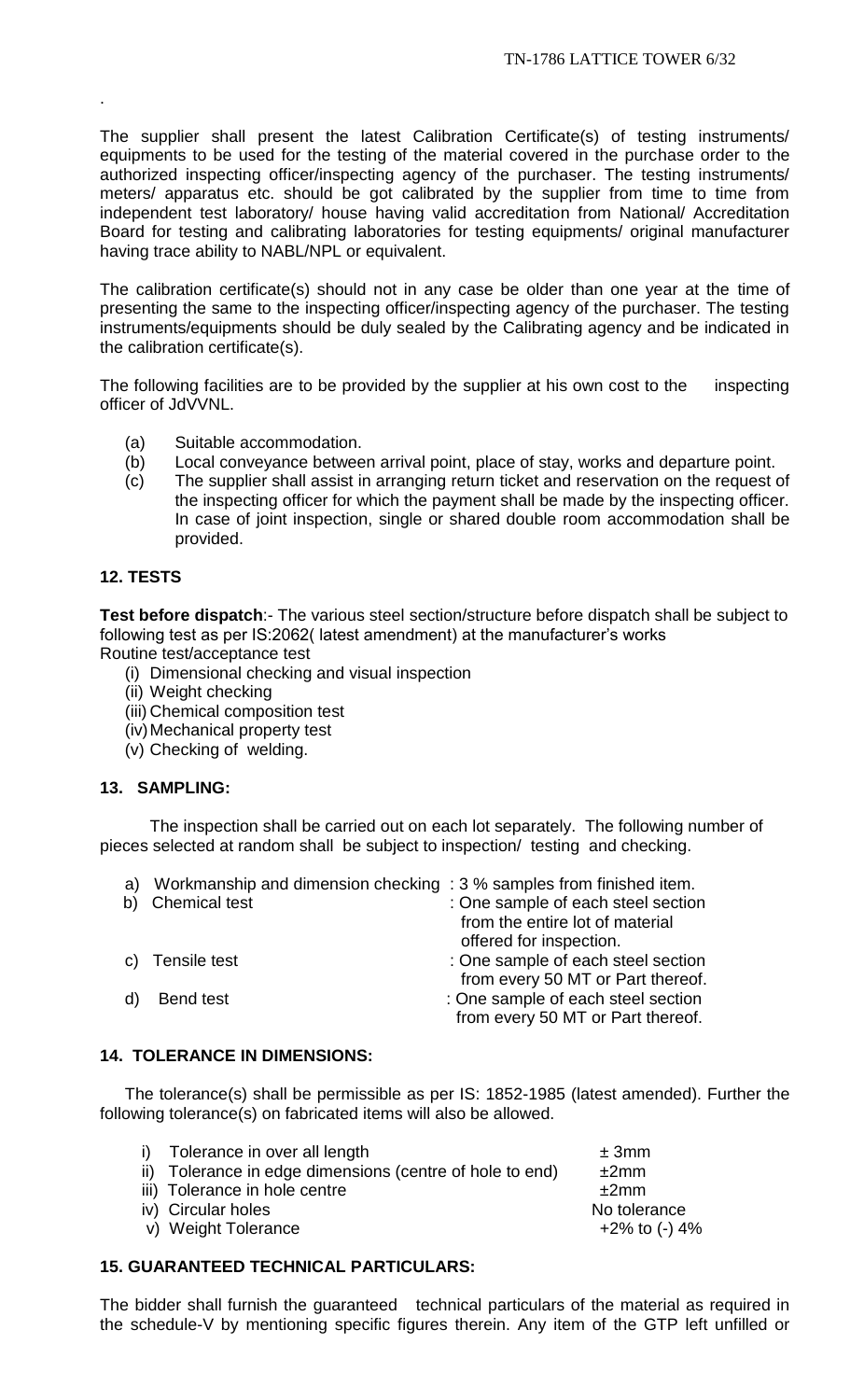simply written as per ISS etc. shall be considered as incomplete GTP and such tender is liable to be rejected.

## **16. PACKING AND FORWARDING**

The finished items complete in all respect dully inspected and cleared for dispatch, shall have to be delivered in Nigam's stores located anywhere in Jodhpur Discom by Road. Unloading of material at store(s) is Suppliers responsibility.

## **17. CRITERIA FOR ACCEPTANCE**

The inspected material should be strictly in accordance to the GTP of the specification otherwise the material shall be treated as rejected and shall not be accepted.

## **18. PRICES AND PRICE VARIATION**

The prices shall be quoted on F.O.R. destination basis in Rs. per MT indicating ex-works price, F&I and GST. The bidder shall quote the prices in **Schedule-IV** strictly in the manner prescribed in Clause No. 1.09 of section-I (Instructions to bidders) and Clause No.1.33 of section-II (G.C.C).

The quoted price shall be variable as per Price Variation formula given in this specification at Schedule-II without any ceiling. **The base date of price variation shall be 01.04.2022 (irrespective of date of opening of tender), and shall be governed as per clause No.1.10. of Instructions to bidders**.

## **19. WEIGHT**

The weight of structure shall mean the weight of structures calculated by using standard sectional weights of all steel structural members of the sizes indicated in the fabrication drawings and/or subsequently revised drawings and bill of material without taking into consideration the reduction in weight due to drilling of bolt-holes, skew cuts, chamfering etc. or the increase in weight due to galvanization.

The material shall be acceptable if found within permissible tolerance limit i.e. +2% and (-) 4%.

## **20. PAYMENT**

Payment for the supplied material shall be made as per the actual weight or weight as per BOM whichever is less. No payment shall be made for excess weight, but in case the weight is observed within permissible negative tolerance, the payment shall be made on actual weight basis, verified by consignee(s) in the store, accordingly.

Payment shall be governed in accordance with the clause No.1.42 of GCC.

# **21. QUANTITY TOLERANCE**

A quantity tolerance of ±2% (plus minus two percent) shall be allowed on ordered quantity for completion of supply.

# **22. DELAY IN DELIVERY & DELAY IN DESPATCH**

 The delay in delivery and delay in dispatch shall invoke provisions of clause No. 1.23 & 1.24 of the GENERAL CONDITIONS OF CONTRACT (Sec.II) " .

# **23. PRICE FALL CLAUSE:**

If lower rates are received /finalized in subsequent tender for this item then price fall clause shall be applicable as per clause 1.60 of GCC.

## **24. DEPARTURE FROM SPECIFICATION**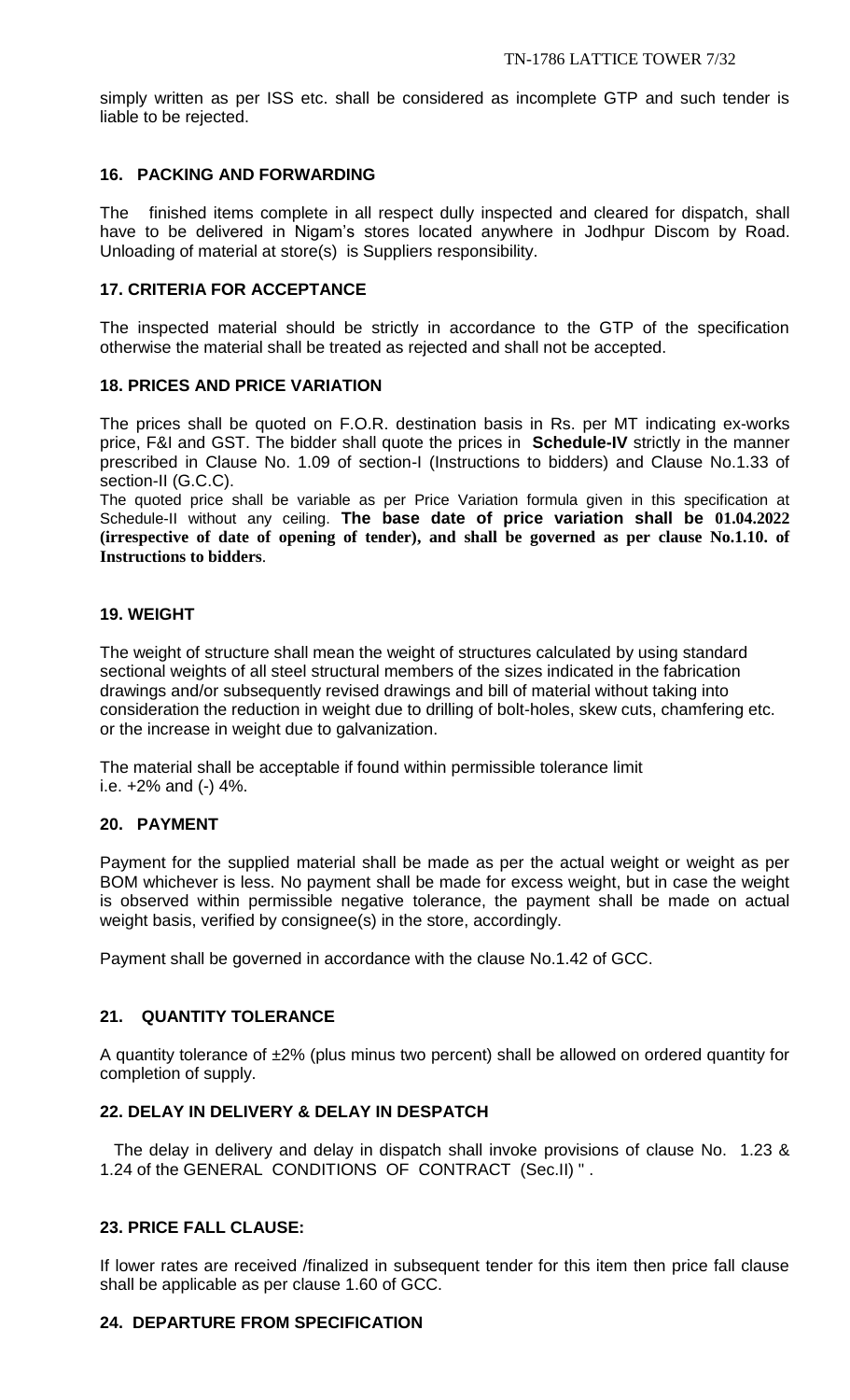Technical deviation including GTP and commercial deviation including delivery if any shall be mentioned in schedule-VI-A & Schedule-VI-B "departure from specification" attached with this specification. Mentioning of such deviations elsewhere in the offer will not be considered as deviation. The printed terms and conditions of sales and other if any attached with the offer will not be considered.

Any item not covered under the above technical specification shall be governed as per section-II (GCC).

**25.0** Further, old tax structure wherever appearing in ITB & GCC may be replaced by GST as per notification wef 1.07.2017.

Further, GST registration number of Jodhpur Discom is 08AAACJ8578R1ZJ.

## **26.0 ADDITIONAL ORDER**

 Repeat order for additional quantities upto 50% of original ordered quantities , may be placed by the nigam on the same rates , terms and conditions given in the contract.

**27.0** Every Micro, Small & Medium enterprises of Rajasthan shall be required to submit an affidavit in schedule-X, along with duly filled bid document.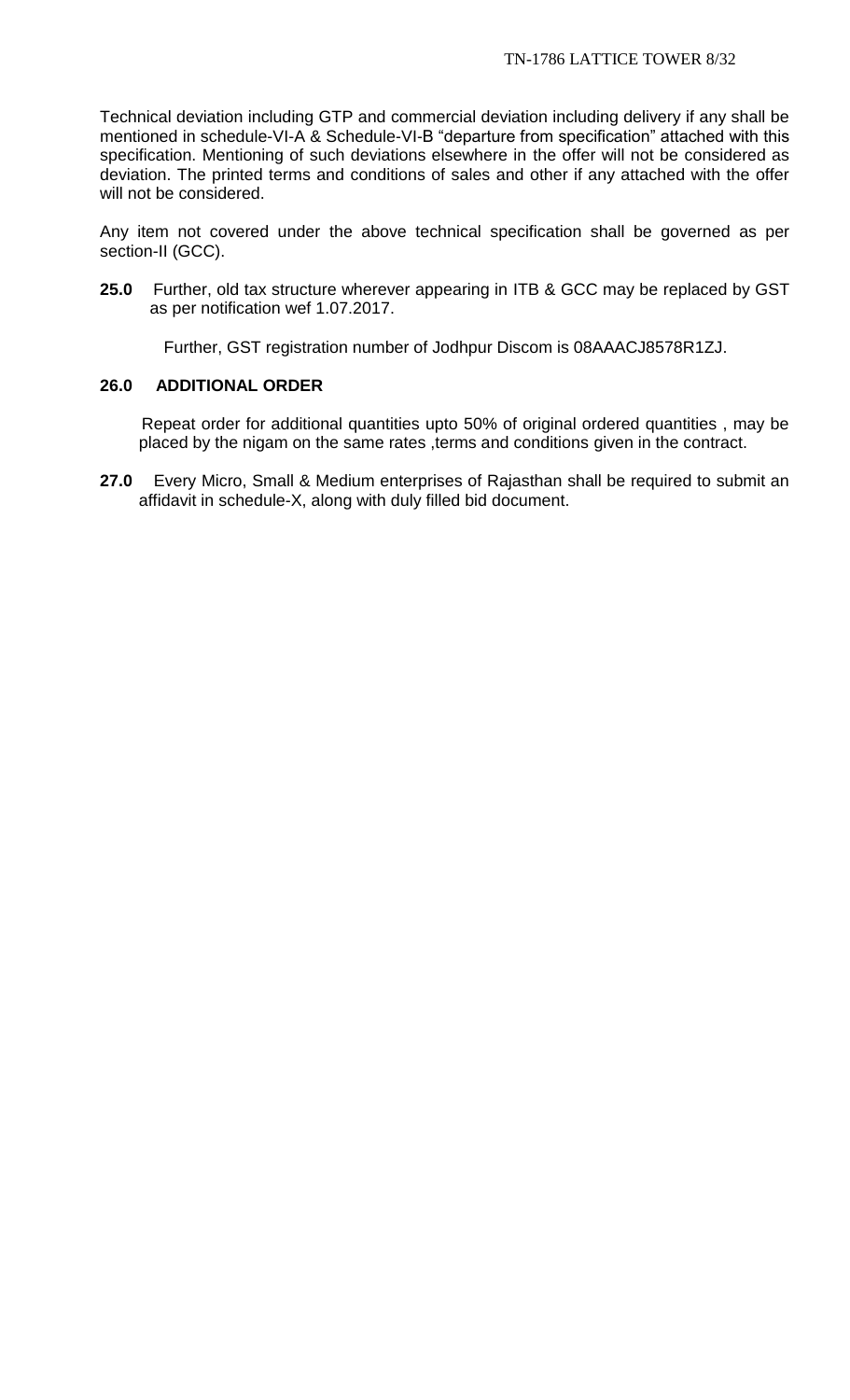#### **SCHEDULE - I**

#### **i) SCHEDULE OF REQUIREMENT FOR UNGALVANISED 42' LONG 33 KV DOUBLE CIRCUIT LATTICE STRUCTURE ALONG WITH THREE CROSS ARMS AND 48 NOS. NUTS & BOLTS UNDER TN-1786.**

| S.        | Type of structure   | Unit wt. in      | Provisional  | Total<br>wt. in | General<br>sections  |
|-----------|---------------------|------------------|--------------|-----------------|----------------------|
| <b>No</b> |                     | $MT$ . (approx.) | qty. in sets | MT (approx.)    | involved             |
|           |                     |                  |              |                 |                      |
|           | KV<br>(D/C)<br>33   | 0.508060         | 1000         | 508.06          | M.S.Angle<br>65x65x5 |
|           | Lattice             |                  |              |                 | mm                   |
|           | Structure(42'       |                  |              |                 | 75x75x6 mm           |
|           | long)               |                  |              |                 | 50x50x6 mm           |
|           |                     |                  |              |                 | M.S.Flat 50x6 mm     |
|           |                     |                  |              |                 | 50x10 mm             |
|           | 33 KV Cross Arm     | 0.022179         | 3000         | 66.537          | Channel 100x50 mm    |
|           | (Channel)           |                  |              |                 |                      |
|           | M.S. Nuts & Bolts   | 0.000133         | 48000        | 6.384           |                      |
|           | (M16x45N)           |                  |              |                 |                      |
|           | <b>Total weight</b> | 0.580981         |              | 580.981         |                      |

## **ii) SCHEDULE OF REQUIREMENT FOR UNGALVANISED 36' LONG 33 KV SINGLE CIRCUIT LATTICE STRUCTURE WITH ONE 33 KV CROSS ARM (CHANNEL) ONE TOP HAMPER & 48 NOS. MS BOLTS WITH NUTS UNDER TN-1786.**

| Item | <b>Section</b>          | <b>Length of Members and Weight</b> |                          |           |                     |
|------|-------------------------|-------------------------------------|--------------------------|-----------|---------------------|
| No.  |                         |                                     |                          |           |                     |
|      |                         | Lengt<br>h MM                       | Qty                      | Sect. Wt. | <b>Total Weight</b> |
|      |                         |                                     | No.                      | Kg. / M.  | Kg.                 |
| 1.   | LEG L 50x50x6 MM        | 5500                                | 8                        | 4.5       | 198.00              |
| 2.   | Belt L 50x50x6 MM       | 710                                 | $\overline{4}$           | 4.5       | 12.78               |
| 3.   | Belt L 50x50x6 MM       | 645                                 | $\overline{4}$           | 4.5       | 11.61               |
| 4.   | Belt L 50x50x6 MM       | 580                                 | $\overline{4}$           | 4.5       | 10.44               |
| 5.   | Belt L 50x50x6 MM       | 505                                 | $\overline{\mathcal{A}}$ | 4.5       | 9.09                |
| 6.   | Belt L 50x50x6 MM       | 455                                 | $\overline{4}$           | 4.5       | 8.19                |
| 7.   | Flat 50x10 MM           | 410                                 | $\overline{2}$           | 3.93      | 3.22                |
| 8.   | Flat 50x10 MM           | 350                                 | $\overline{2}$           | 3.93      | 2.75                |
| 9.   | Flat 50x10 MM           | 280                                 | $\overline{2}$           | 3.93      | 2.20                |
|      | Belt Flat 50x10 MM      | 265                                 | $\overline{2}$           | 3.93      | 2.08                |
| 10.  | Bracing Flat 50x6 MM    | 470                                 | $\overline{4}$           | 2.36      | 4.44                |
| 11.  | Bracing Flat 50x6 MM    | 475                                 | $\overline{4}$           | 2.36      | 4.48                |
| 12.  | Bracing Flat 50x6 MM    | 535                                 | $\overline{4}$           | 2.36      | 5.05                |
| 13.  | Bracing Flat 50x6 MM    | 535                                 | $\overline{4}$           | 2.36      | 5.05                |
| 14.  | Bracing Flat 50x6 MM    | 535                                 | $\overline{4}$           | 2.36      | 5.05                |
| 15.  | Bracing Flat 50x6 MM    | 550                                 | $\overline{4}$           | 2.36      | 5.19                |
| 16.  | Bracing Flat 50x6 MM    | 585                                 | $\overline{4}$           | 2.36      | 5.52                |
| 17.  | Bracing Flat 50x6 MM    | 660                                 | $\overline{\mathcal{A}}$ | 2.36      | 6.23                |
| 18.  | Bracing Flat 50x6 MM    | 665                                 | $\overline{4}$           | 2.36      | 6.27                |
| 19.  | Bracing Flat 50x6 MM    | 705                                 | $\overline{4}$           | 2.36      | 6.65                |
| 20.  | Bracing Flat 50x6 MM    | 850                                 | $\overline{4}$           | 2.36      | 8.02                |
| 21.  | Bracing Flat 50x6 MM    | 860                                 | $\overline{4}$           | 2.36      | 8.12                |
| 22.  | Bracing Flat 50x6 MM    | 875                                 | 4                        | 2.36      | 8.26                |
| 23.  | Bracing Flat 50x6 MM    | 960                                 | $\overline{4}$           | 2.36      | 9.06                |
| 24.  | Bracing Flat 50x6 MM    | 960                                 | $\overline{4}$           | 2.36      | 9.06                |
| 25.  | Bracing Flat 50x6 MM    | 960                                 | $\overline{4}$           | 2.36      | 9.06                |
| 26.  | Bracing Flat 50x6 MM    | 1145                                | $\overline{4}$           | 2.36      | 10.81               |
| 27.  | Bracing Flat 50x6 MM    | 1150                                | $\overline{4}$           | 2.36      | 10.86               |
| 28.  | Belt Angle 50x50x6 MM   | 800                                 | $\overline{4}$           | 4.50      | 14.40               |
| 29.  | Butt Joint L 65x65x5 MM | 462                                 | 4                        | 4.90      | 9.05                |
| 30.  | Butt Joint Flat 50x6 MM | 462                                 | 4                        | 2.36      | 4.36                |
| 31.  | Butt Joint Flat 50x6 MM | 196                                 | 4                        | 2.36      | 1.85                |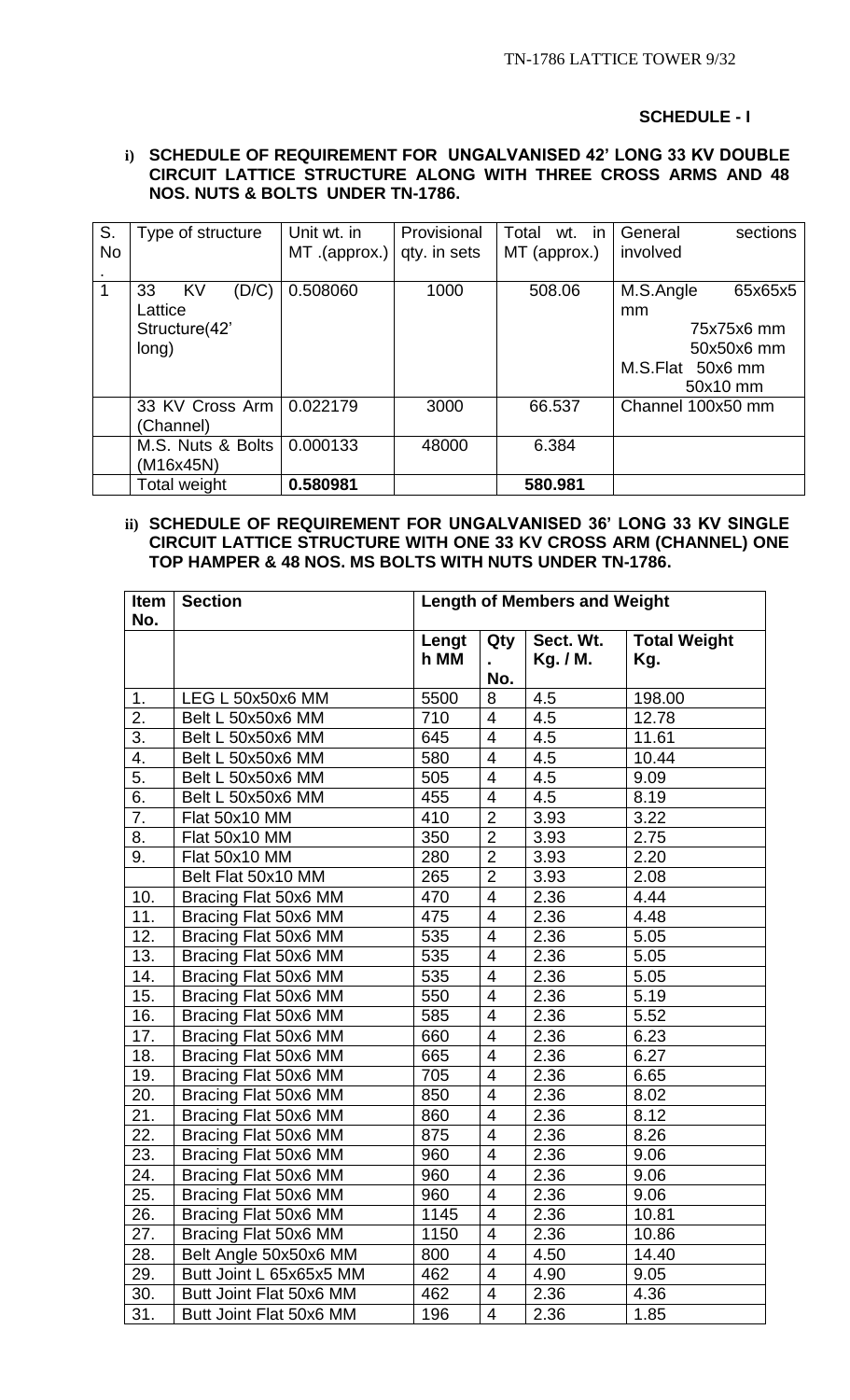## TN-1786 LATTICE TOWER 10/32

|     | Wt. of Tower only         |      |    |       | 417.20 |
|-----|---------------------------|------|----|-------|--------|
| 32. | X-Arms Channel 100x50 MM  | 2320 |    | 9.56  | 22.18  |
| 33. | Top Hampers Flat 50x10 MM | 1015 |    | 3.93  | 3.99   |
| 34. | MS Bolts & Nuts M 16x45   |      | 48 | 0.135 | 6.48   |
|     | Total weight in Kg.       |      |    |       | 449.85 |

|  | Total weight | <b>3000 sets</b> |  | 1349.550 MT |
|--|--------------|------------------|--|-------------|
|--|--------------|------------------|--|-------------|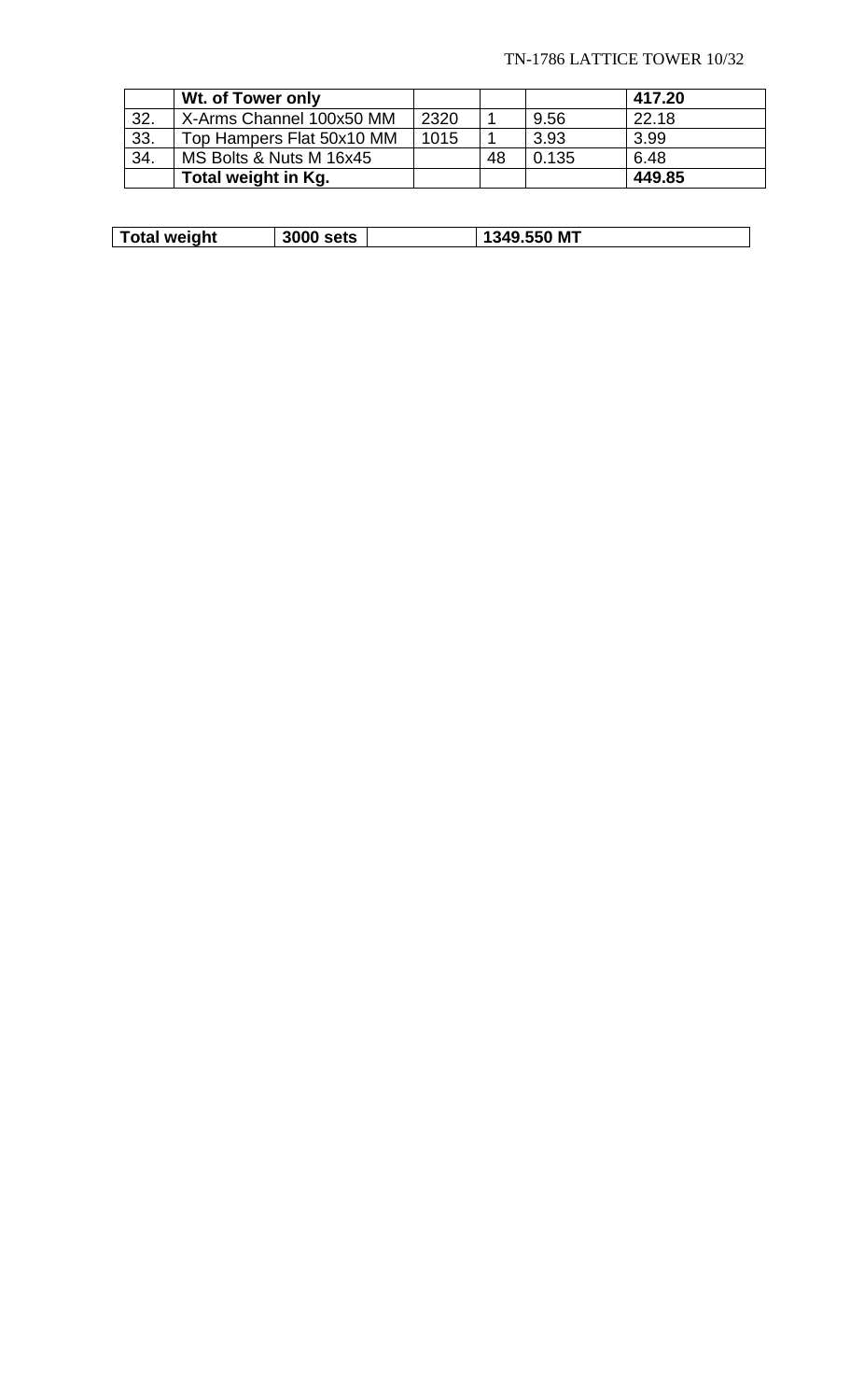## **SCHEDULE-II**

## **PRICE & PRICE VARIATION FORMULA**

The price variation shall be calculated on the basis of formula detailed below :

## **P= P0 {0.11+0.66(SBIR/SBIR0) + 0.23 (W/W0)}**

where :

P= Ex-works Price payable as adjusted in accordance with the above formula in Rs./MT.

P0= Ex-works Price quoted/confirmed in Rs./MT

SBIR= Price of Steel Billets-Retail ( as published by IEEMA).

This price is as applicable on the 1<sup>st</sup> working day of the month, Two months prior to the date of delivery.

SBIR0= Price of Steel Billets-Retail ( as published by IEEMA).

This price is as applicable on the  $1<sup>st</sup>$  working day of the month, One month prior to the date of tendering.

- W= All India Average consumer price index number for industrial workers, as published by the Labour Bureau, Ministry of Labour, Govt. of India (base: 2016= 100). This index number is as applicable on the first working day of the month, 4 months prior to the date of delivery.
- W0= All India Average consumer price index number for industrial workers, as published by the Labour Bureau, Ministry of Labour, Govt. of India (base: 2016= 100). This index number is as applicable on the first working day of the month, 3 months prior to the date of tendering.

**The base date of price variation shall be 01.04.2022 (irrespective of date of opening of tender), and shall be governed as per clause No.1.10. of Instructions to bidders)**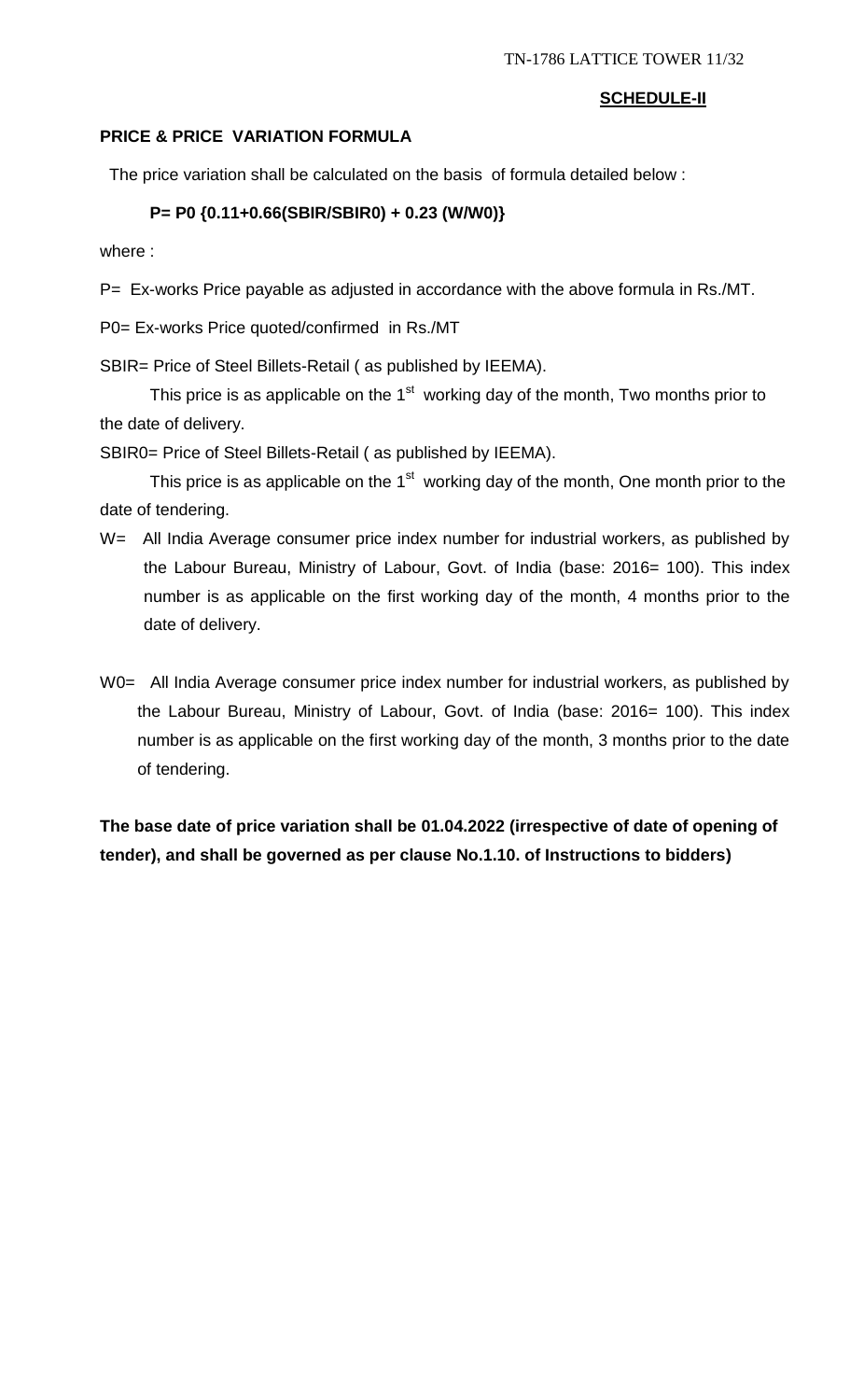# **DETAILS OF APPLICABLE STANDARDS / SPECIFICATION/ MANUALS :**

The material shall comply with the relevant provisions made in the following Indian Standards Specification (now BIS) with latest amendments.

| IS:2062: (Latest amended) | Raw material & Method of testing |
|---------------------------|----------------------------------|
| IS:1852 (Latest amended)  | Rolling & cutting Tolerance      |

All materials and sections shall comply in all respect with the requirement of latest addition of relevant Indian Standard Specification except as modified in this Specification. Where the relevant ISS is not available, the material / sections should comply with the latest BSS. The entire item should be made/ fabricated from steel sections conforming to IS: 2062 (latest amended). Rolling and cutting tolerances for hot rolled steel products shall be governed as per IS:1852 (latest amended).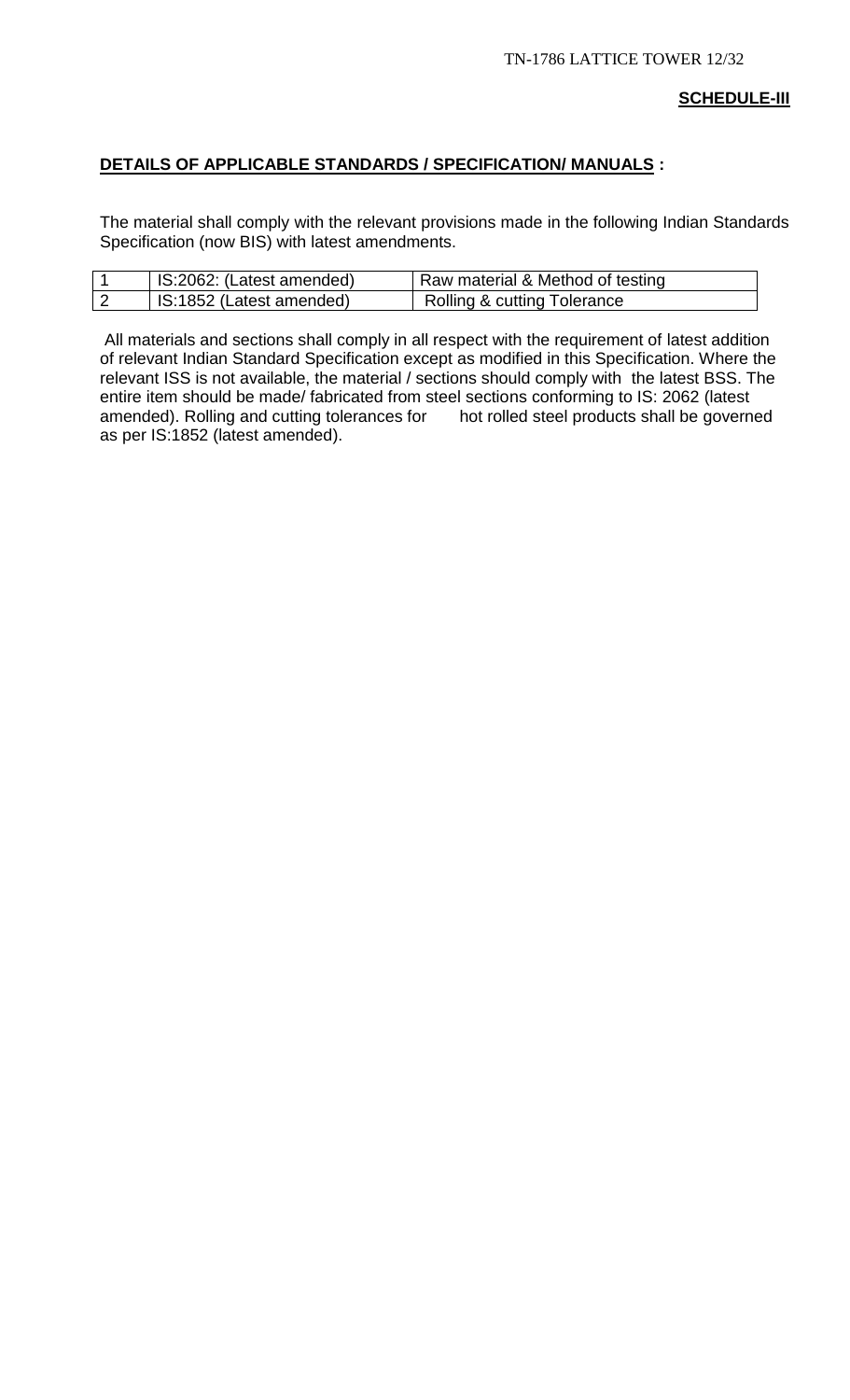### SCHEDULE-III-A

## **QUALIFICATION REQUIREMENT**

The bidder should fulfill following qualifying requirements for successful participation in the tender along with relevant documentary evidence supporting each qualifying requirement without which the offer shall be considered non-responsive & rejected.

#### **1.0 STATUS OF BIDDER:-**

- a) The bidder should be a Manufacturer of offered items. The offers from sole selling agent/ authorized dealers shall not be entertained.
- b) Old/ New suppliers:- Any bidder located within or outside the state of Rajasthan has participated for the first time in a particular Discom & meeting minimum qualification requirement and has supplied the tendered material/or of higher rating in other utility shall be treated as an old supplier. Rajasthan's firms although supplied in past but not meeting minimum quantity supplied criterion including altogether new units which have not supplied any quantity but having adequate & required manufacturing and testing facility and technical know-how of the tendered material shall be considered as new firms and would be eligible for trial order only. In case of supply made to the licensed power utility outside India, the C.A. certificate furnished by firm shall be considered.
- C) The bidders should be qualified, not be insolvent, not be in receivership, not be bankrupt or being wound up, should not have affairs administered by a court or a judicial officers, should not have business activities suspended, should not be blacklisted or debarred by any utility/ government agency, should not have a conflict of interest. For this bidder is required to furnish a Declaration as per Appendix-C, on Rajasthan Non-Judicial Stamp Paper of Rs. 100/ (excluding surcharge on Stamp Paper, as per rules)."

## 2.0 **PAST SUPPLY & PERFORMANCE CRITERIA :-**

The bidder shall meet both past supply and performance criteria as detailed below for opening of tenders:-

## 2.01 **PAST SUPPLY:-**

- 2.01.1 The bidder is required to quote for minimum 10% of tendered quantity failing which their offer may be considered Non-Responsive.
- 2.01.2 The bidder should have designed, manufactured / fabricated, tested and supplied to utility / Discoms / Govt. Departments at least 2 X QQ (QQ being the quoted quantity) of similar item / higher rating of tendered material / equipment in last 3 financial years from the date of opening of technical-commercial bid.
- 2.01.3 For assessment of past supplies (2QQ), the similar item/higher rating of tendered material/equipment shall cover all type of welded & non welded fabricated steel items i.e. 33/11 KV Sub-station structures(Urban)/ (Rural), sub-station structure for mounting of single phase and three phase distribution transformers of different ratings, 33 and 11 KV Cross Arms(channel/ angle) with Top hampers & clamps, Lattice structures, 33 & 11 KV Line DP sets, LT brackets(1200 mm and 600 mm), MS channel brackets 1.4 metre / 1.8 metre, stay clamps suitable for 8 metre & 9 metre PCC poles etc.
- **Note:** Requirement of quantity manufactured, minimum quantity to be offered and amount of Bank Guarantee to be furnished in absence of test certificate shall be reduced to 25% for Rajasthan based units.
- 2.01.4 In support of fulfillment of the past supply criteria, the bidder shall furnish documentary evidence in the form of certificate from Chartered Accountant in the enclosed prescribed proforma only. This prescribed proforma should be furnished either in original or copy duly attested by Notary. The bidder shall also sign and affix seal on the C.A. Certificate. The certificate should have membership number and UDIN number with the name & address of the chartered accountant. Certificate should clearly indicate the quantity supplied, period of supply, voltage Class, Rating of the Transformer etc. in the format prescribed, any deviation to format or information diverted format, will not be considered and rejected.

Note:-The material supplied and accepted for same/higher rating for Turnkey projects to a licensed power utility/Govt. shall be considered for the purpose of evaluating criteria. The certificate given by C.A. shall indicate above quantity separately.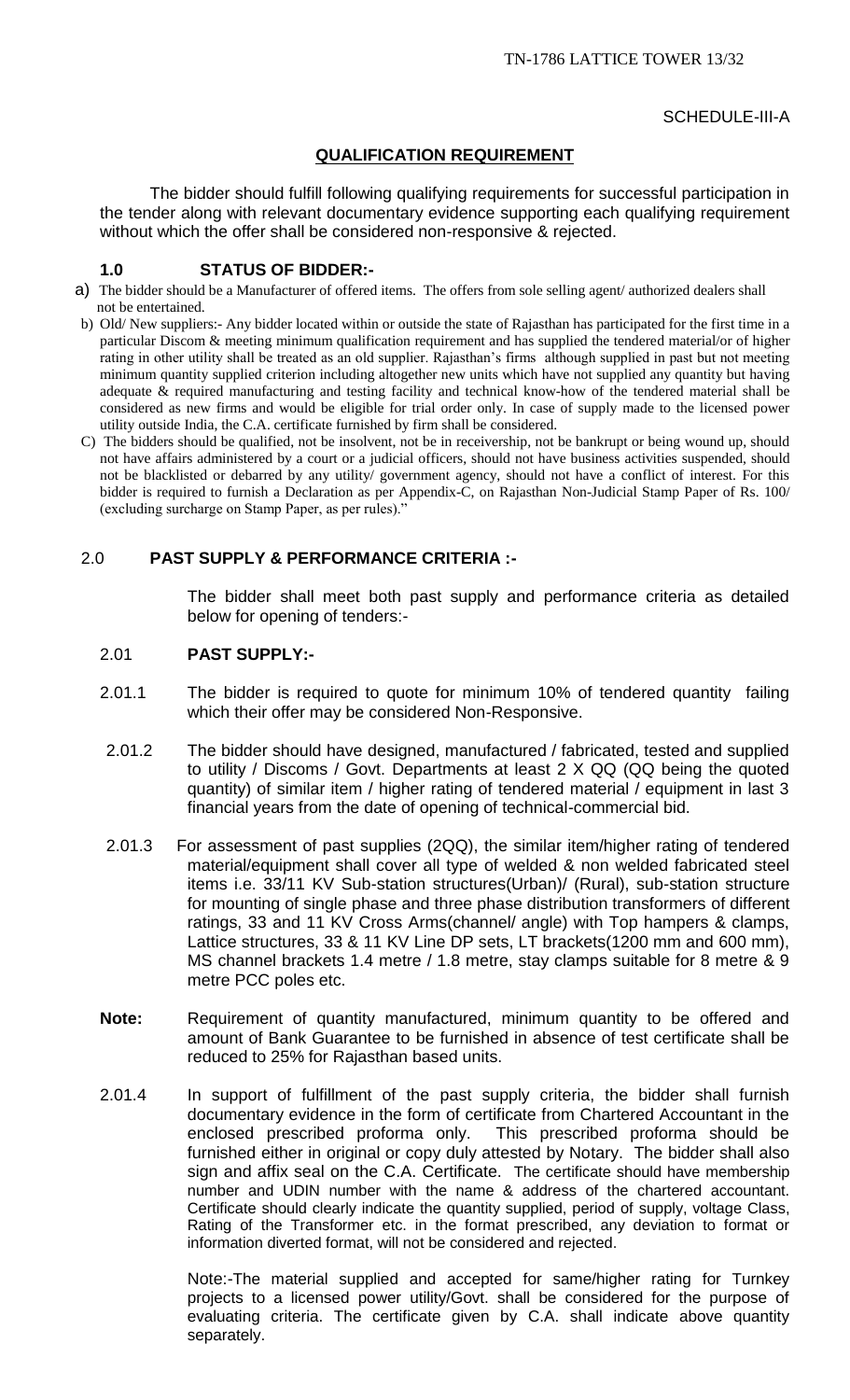## 2.02 **PERFORMANCE CRITERIA:-**

- 2.02.1 i) If a bidder has supplied up to 50% of ordered quantity in previous tender up to date of opening of subsequent tender and scheduled delivery period expired, the bid of such bidder will not be opened in the Discom for that item.
	- ii) However, if the supplies have been completed for a quantity more than 50% but not completed up to date of opening of subsequent tender and scheduled delivery period expired, the quantity equal to the quantity pending in previous tender for that item shall be reduced from the subsequent tender quantity to be allocated to the bidder.

## **3.0 POOR RECORD OF PERFORMANCE AND DELIVERY :**

The bidder who have been black listed in any of the state Discom or with whom business relations have been severed in Jodhpur Discom shall not be considered. Severment of business relations will be done in case of following circumstances for the period and with the recovery mentioned against each:

|                                         | i) When vendor does not accept   Forfeiture of EMD/cancellation of vendor registration |
|-----------------------------------------|----------------------------------------------------------------------------------------|
|                                         | order awarded on its accepted   to recover amount of EMD along with severment of       |
|                                         | price and terms and conditions   business relations for three years from the date of   |
| or does not comply with issue of order. |                                                                                        |
| contractual formalities.                |                                                                                        |
|                                         | ii) When vendor complies with Levy of maximum recovery on account of delay in          |
| contractual formalities but does        | delivery along with severment of relations for a period                                |
| not commence supplies.                  | of 2 years from the date of issue of order or in next                                  |
|                                         | two bids whichever is later.                                                           |

## **4.0 (A) Black listing of a firm:**

After having given Show Cause Notice of 30 days, and having established & cogent reasons for blacklisting of the firm as given below, the firm should immediately be blacklisted for a period of 5 years indicating reasons of doing so, in the letter itself, and a copy of such blacklisting should be given to the firm, with the approval of CLPC:-

(i) There are sufficient and strong reasons to believe that the supplier or his employee has been guilty of malpractices such as manhandling/misbehavior with Government official by supplier or his partner/employee, bribery, corruption or abatement of such a offence in a position where he could corrupt Nigam's official, fraud, vitiating fair tender process including substitution of or interpolation in tender, mis-representation, pilfer-aging or unauthorized use or disposal of Nigam's material issued for specific work etc.

(ii) Where a supplier or his partner or his representative has been convicted by a court of Law for offences involving moral turpitude in relation to the business dealing or where security considerations including suspected disloyalty to the Nigam/state so warrant the blacklisting.

(iii) If the State Bureau of Investigation or any other authorized investigating agency recommends for blacklisting after completing the investigation.

Note: - 1 If a supplier after having tendered for a supply or after negotiations gives application voluntarily vitiating the fair tendering process, it shall also tantamount to malpractice.

Note:-2 A register containing the reasons for blacklisting the supplier as also the names of all the partner of the suppliers and the allied concerns coming within the effective influence of the blacklisted supplier will be maintained.

Note: - 3 A register of black listed supplier will be maintained which will not only include suppliers enlisted with the Enlisting Authority but also black listed suppliers in Nigam.

Note :-4 A Black listed supplier (i) shall not be entitled for registration in any of the Discom (ii) shall not be awarded any supply order in future in any Discom during the notified period.(iii) his registration if any shall stand cancelled immediately and his registration security /EMD/S.D. shall stand forfeited. (iv) In case of blacklisting of the firm by any one of Discom for the cogent prescribed reason(s) as stipulated above, the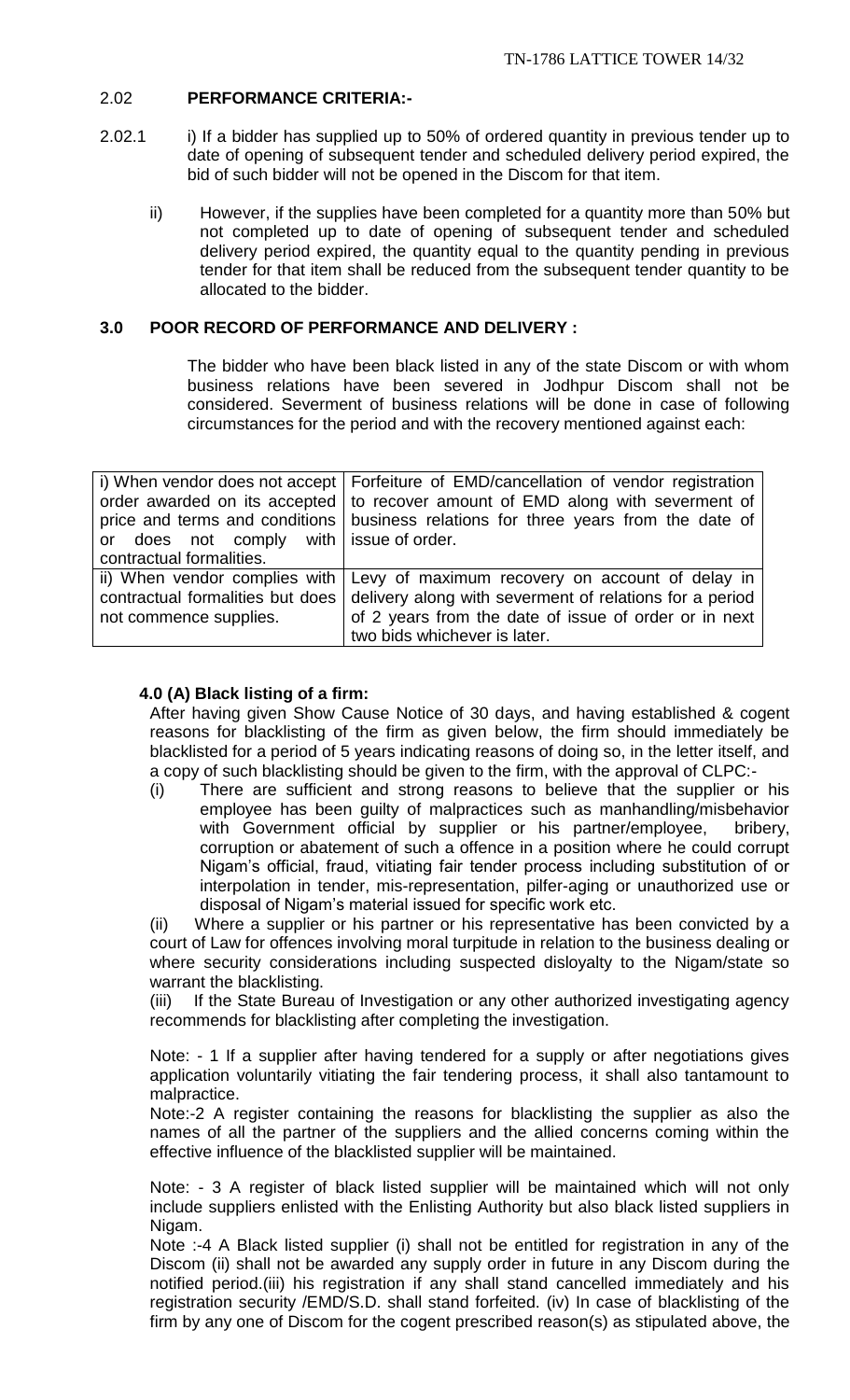same shall be applicable to all the three Discoms and as a consequence of blacklisting, all the pending orders to that firm, will be cancelled in all three (3) Discoms with immediate effect. However in respect of completed/executed contract G.P. obligations as well as other liabilities shall be fulfilled by the supplier.

# **(B) Severment of Business relation:**

(a) After having given Show Cause Notice of 30 days, and having established & cogent reasons for Severment of business relation as given below, the firm should immediately be severed the business relations for a period of 2 to 3 years indicating reasons of doing so, in the letter itself, and a copy of such severment should be given to the firm, with the approval of CLPC:-

(i) The supplier continuously refuses to pay Nigam dues without showing adequate reasons and where the purchasing authority is satisfied that no reasonable dispute attracting reference to Settlement Committee or Court of Law exists for the supplier's action of non-supply.

(ii) When vendor does not accept LOA/detailed purchase order awarded on its accepted prices and terms & conditions or does not comply with the contractual formalities.

(iii) When vendor/supplier who otherwise completed contractual formalities but does not commence supplies on the date of opening of technical bid of the fresh tender/completion of schedule delivery period whichever is later.

**Note-1**-In case supplier does not deposit outstanding dues towards Nigam, even after completion of severment period, the period of severment will continue.

**2.** Severment done purely/ mainly on account of non-deposition of dues against the supplier/vendor/contractor could be lifted by CLPC, if the dues are deposited prior to the expiry of such severment period.

3. Severment done by one Discom for non-supply of material and /or corresponding non-recovery of dues will not be effective in other Discoms except in respect of common purchase cases of three Discom.

4.On severment of business, the EMD/SD/vendor registration security will be forfeited.

5. The orders in execution satisfactorily will not be cancelled other than the order on which severment have been done.

# **(C) DEBARMENT**

Reasons on which Debarment can be made:-

- i) The competent authority may debar the supplier on account of his performance or other disabilities, if it is no longer considered fit to remain under vendor registration as per his obligation under vendor registration.
- **(ii)** If at any subsequent stage of inspection of firms after award of contract, it is found that firm does not have sufficient tech. staff or required/necessary technical equipments, the purchasing authority can debar the firm for one year or next tenders whichever is later. The debarment will be lifted only on reinspection of firm's works; the defects noticed earlier are fully rectified to the satisfaction of Nigam**.**
- (iii) When contract agreement executed and supplies commenced but could supply only up to 50% of ordered quantity and scheduled delivery period expired, then the firm can be debarred for one year or next tender whichever is later in that Discom only for that particular item/rating/ capacity/size etc.
- (iv) The suppliers who have been awarded contract for supply of material is not adhering to the periodic delivery schedule, the contract awarding authority reserve the right to terminate the contract and may debar the firm in participating in tender for a period of 2 to 3 years.

Note:-1. On debarment, the EMD/ SD/Vendor Registration security shall be forfeited. Note:-. 2. If the firm is debarred in one Discom for any reasons then the same should not be applicable in other Discom subject to exception that in case of common Discoms purchases such debarment of a firm would be applicable to all three Discoms for that particular item and rating/capacity/size etc.

# **5.0 APPEALS AND APPLICATIONS:-**

Appeal against the order of blacklisting, severment and debarment can be filed before BOD within a period of 3 months from the date of intimation. The letter of appeal will be addressed to the order placing authority. Who will process the case for placing the matter in B.O.D. with in a period 60 days. The BOD may reduce or waive the penalty, if sufficient reasons/supporting documents are furnished by the supplier.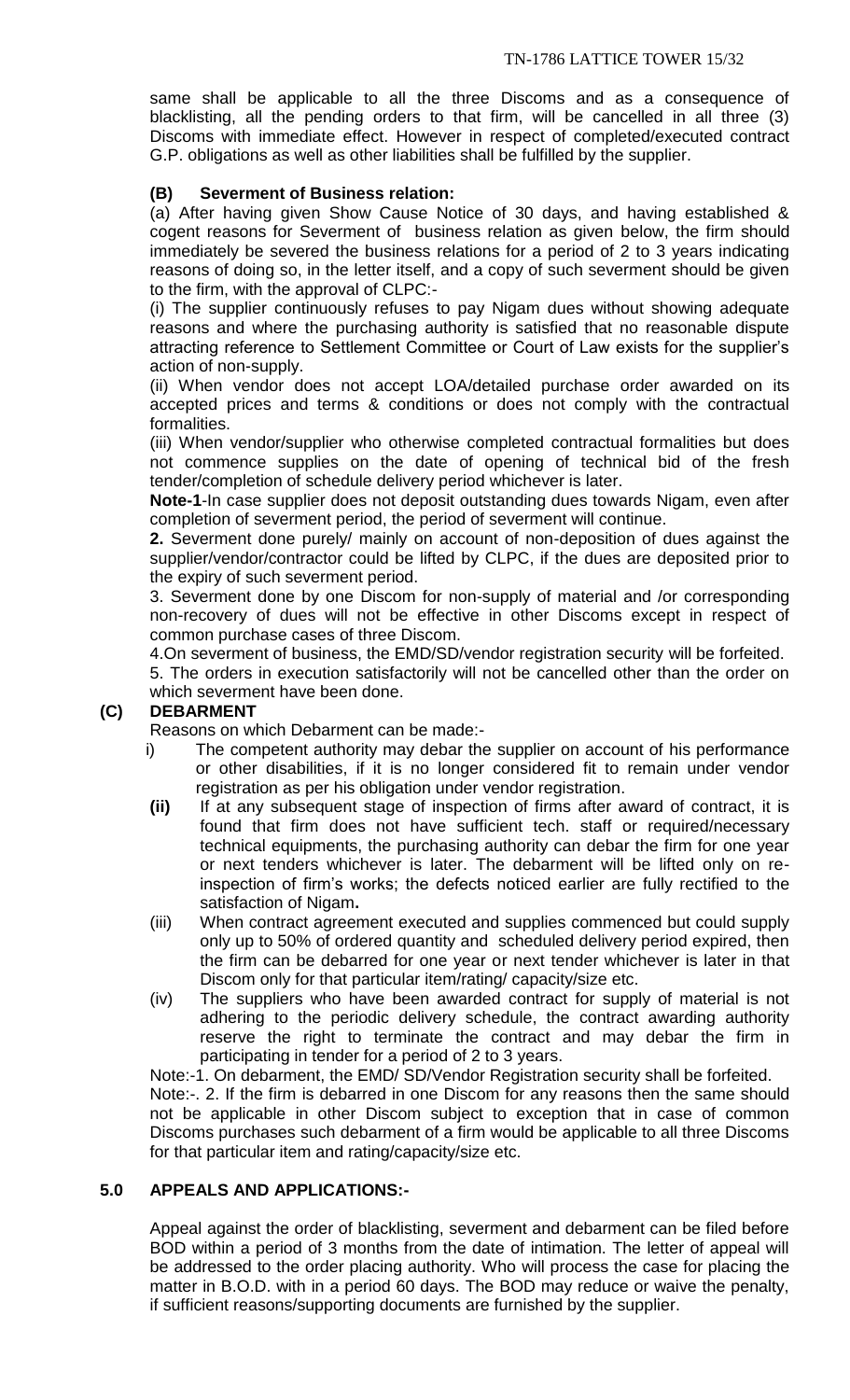## **GENERAL CONDITIONS : - (ALL CONDITIONS BE DULY SIGNED & SEALED)**

- I) The bidder shall clearly indicate the deviations such as `Technical Deviation & Commercial Deviations' in the prescribed proforma only. The deviations indicated elsewhere in the bid shall not be accepted.
- II) The bidder must clearly fill up each and every particular of guaranteed technical particulars annexed with Technical Specifications otherwise he will be responsible for Technical Non-responsiveness.
- III) All documents required in the prescribed format are to be furnished along with the bid itself only except an attested copy of BIS license (wherever it is required), failing which the bid will be summarily rejected.
- IV) However, a copy of BIS License may be submitted by the bidder up to the official working hours of one working day prior to the schedule / notified date of opening of price bid.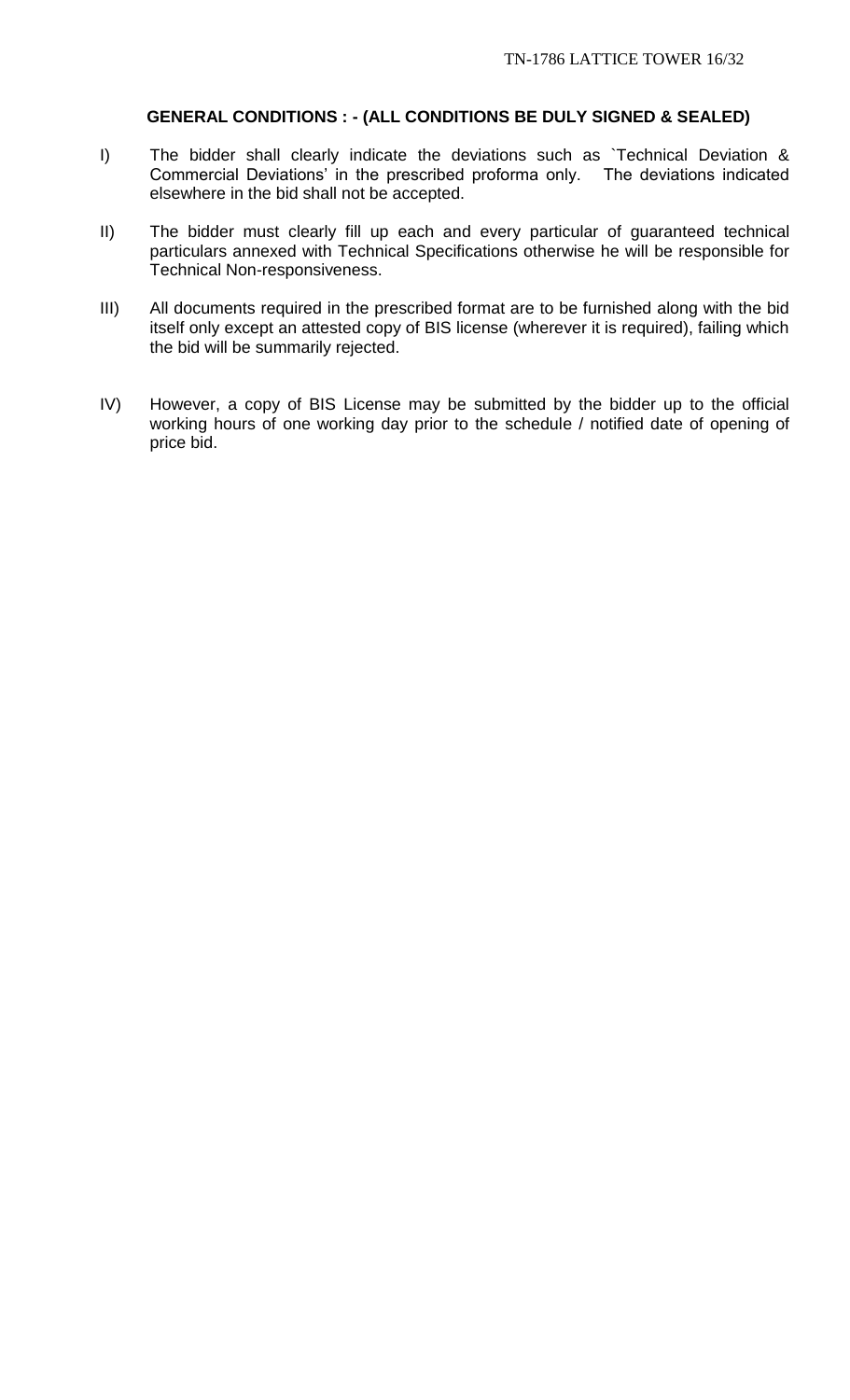# **SCHEDULE-IV-A**

# Must be filled in by the bidder and attach with technical bid

To,

The Superintending Engineer(MM & C) Jodhpur Vidyut Vitran Nigam Limited, Jodhpur

Dear Sir,

With reference to your invitation to tender against specification No.JUD/SE/MM&C/XEN-III/TN-1786 we agree to supply the following quantity.

| S.No. | Particulars of item                                                                                                                                                                                      | <b>Tendered</b><br>quantity<br>in<br>sets | Qty.<br>offered<br>in.<br>sets/MT | Justification<br>quantity<br>of<br>offered<br>as<br>per<br>qualifying<br>requirement. | <b>Remarks</b> |
|-------|----------------------------------------------------------------------------------------------------------------------------------------------------------------------------------------------------------|-------------------------------------------|-----------------------------------|---------------------------------------------------------------------------------------|----------------|
|       | $\overline{2}$                                                                                                                                                                                           | 3                                         | 4                                 | 5                                                                                     | 6              |
|       | <b>UNGALVANISED 42' LONG 33</b><br><b>KV DOUBLE CIRCUIT LATTICE</b><br><b>STRUCTURE ALONG WITH</b><br><b>THREE CROSS ARMS AND 48</b><br><b>NOS. NUTS &amp; BOLTS</b>                                     | 1000                                      |                                   |                                                                                       |                |
| 2     | <b>UNGALVANISED 36' LONG 33</b><br><b>KV SINGLE CIRCUIT LATTICE</b><br><b>STRUCTURE WITH ONE 33 KV</b><br><b>CROSS ARM (CHANNEL) ONE</b><br><b>TOP HAMPER &amp; 48 NOS. MS</b><br><b>BOLTS WITH NUTS</b> | 3000                                      |                                   |                                                                                       |                |

- 1. The offer is valid for a period of 120 days from the next date of opening of Techno Commercial Bid of the tender.
- 2. The prices are variable with the base date1.04.2022 (irrespective of date of opening of tender) .
- 3. It is noted that the quantities as mentioned in the specification are approximate and we agree to supply any quantity as per your order.
- 4. The delivery shall strictly be in accordance with delivery clause. In case we fail to deliver the material, we are liable to pay recovery for delay in delivery as per clause No. 1.24 of this Section-II of this specification. The material shall conform to your specification No. JUD/SE/ MM&C/XEN-III/TN-1786 and as per relevant ISS in all respect.
- 5. We confirm that we agree to all the terms and conditions as well as the technical stipulations of your specification No. JUD/SE/MM&C/XEN-III/TN-1786 and there are no deviations other than as specified in the Schedule-VI (A&B).

Signature of bidder With stamp **Dated**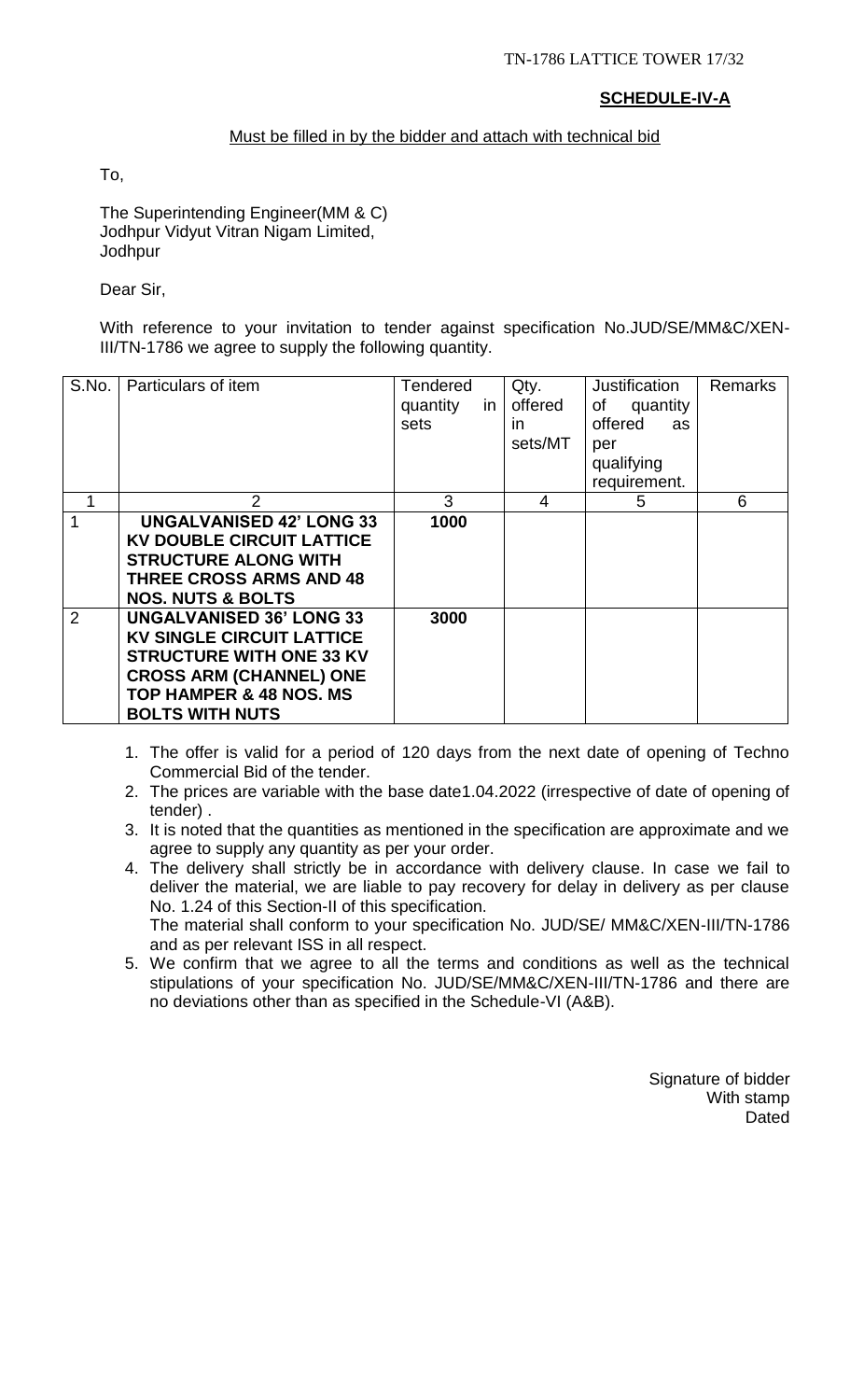## **SCHEDULE-V (to be filled by the bidder)**

**GUARANTEED & OTHER TECHNICAL PARTICULARS FOR I) UNGALVANISED 42' LONG 33 KV DOUBLE CIRCUIT LATTICE STRUCTURE ALONG WITH THREE CROSS ARMS AND 48 NOS. NUTS & BOLTS II) UNGALVANISED 36' LONG 33 KV SINGLE CIRCUIT LATTICE STRUCTURE WITH ONE 33 KV CROSS ARM (CHANNEL) ONE TOP HAMPER & 48 NOS. MS BOLTS WITH NUTS UNDER TN-1786.**

## **A. GENERAL :**

- 1. Name of firm :
- 2. Address for correspondence :
- 3. Address of Works
- 4. GST NO. :

## **B. STANDARDS & SPECIFICATION :**

- 
- 1. Dimension : As per approved drawing.
- 2. Testing<br>a) Steel : As per IS:2062(Latest amended). If not supported by test certificate of prime producers. **C. TOLERANCE**
- a) Steel : As per IS:1852-1973 (Latest amended) b) Length : +/- 3 mm<br>c) Edge dimensions : +/- 2 mm c) Edge dimensions : +/- 2 mm<br>d) Hole centre : +/- 2 mm
- d) Hole centre
- e) Weight tolerance  $\cdot$  +2% to (-) 4%

## **D) GUARANTEED WEIGHT OF : As per BOM STRUCTURE**

# **E) Properties of steel (for class `A')**

(a) Chemical composition.

- (i) Carbon % (Max.)  $0.23$ (ii) Manganese  $%$  (Max.) 1.50
- $(iii)$  Sulpher % (Max.)  $0.05$
- (iv) Phosphorus % (Max.) 0.05
- (v) Silicon % (Max.) 0.40
- (vi) C.E. % (Max.)  $0.42$

(b) Mechanical Properties:

| UTS (Mpa) Min. | 410 |
|----------------|-----|
| Y.S.(Mpa) Min. | 240 |
| EI (%) Min.    | 23  |

Signature of Bidder

Name

Designation Common authorized seal of Bidder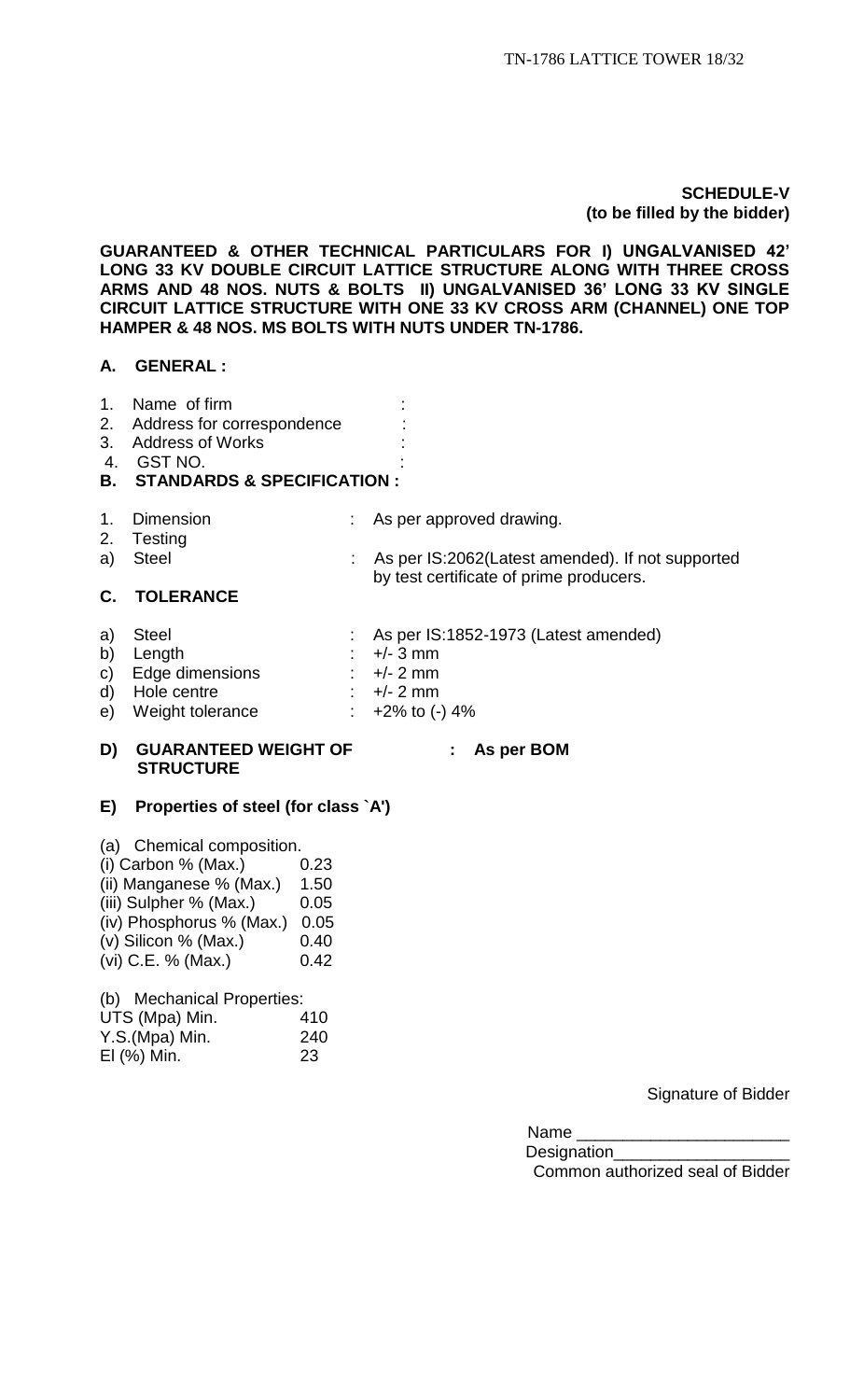## **Schedule – VI (A)**

# **JODHPUR VIDYUT VITRAN NIGAM LIMITED A Govt. of Rajasthan Undertaking DEPARTURE/DEVIATION FROM TECHNICAL SPECIFICATI ON**

The bidder shall state under this schedule the departure from the Purchaser's specification in respect of technical is as under:-

S.No. Main Deviations from Technical Specification.

Certified that we agree to all the technical specification of the NIT except for the deviation to the extent indicated above.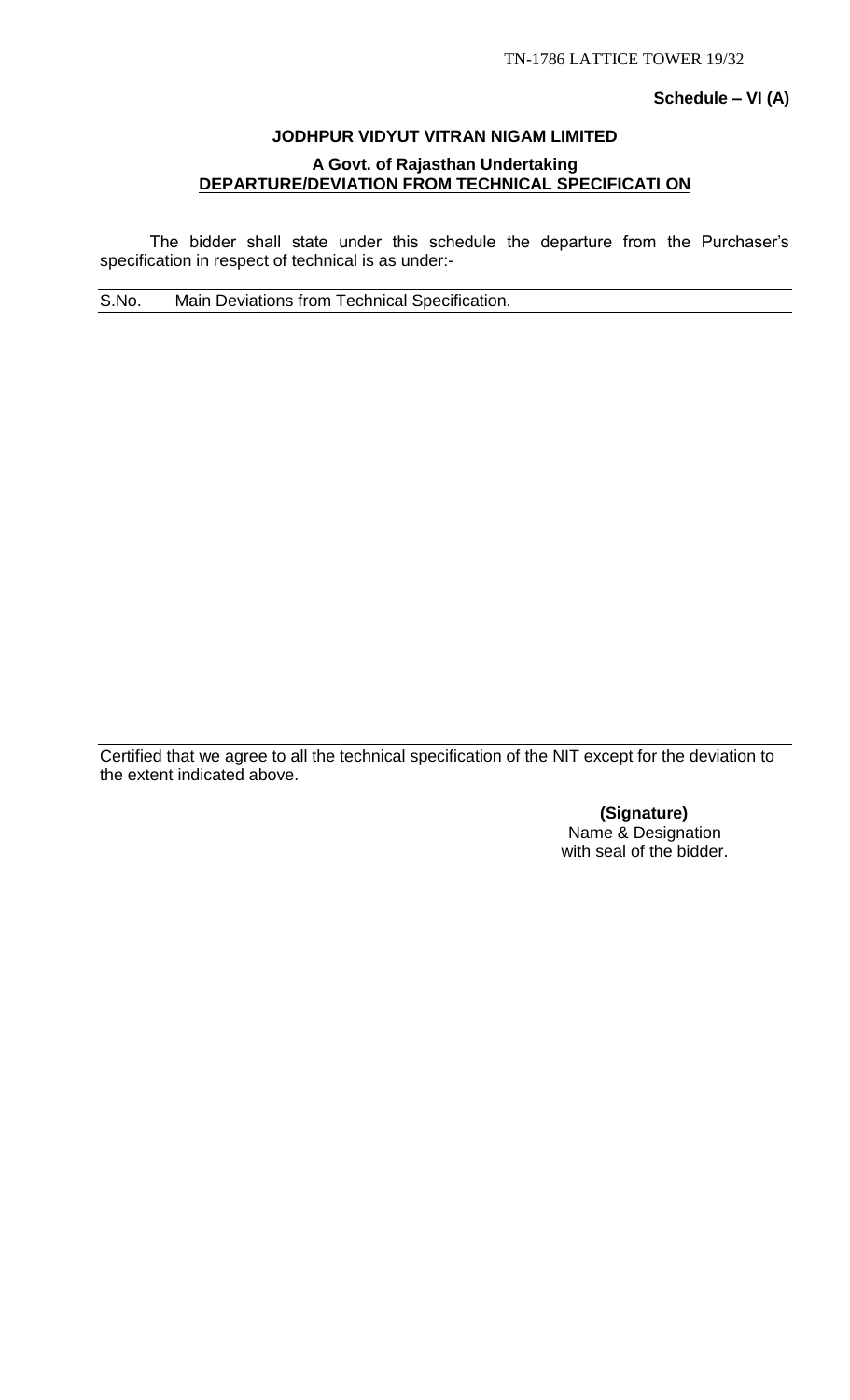**Schedule – VI (B)**

# **JODHPUR VIDYUT VITRAN NIGAM LIMITED A Govt. of Rajasthan Undertaking DEPARTURE FROM COMMERCIAL TERMS & CONDITIONS OF THE SPECIFICATION**

The bidder shall state under this schedule the departure from the Purchaser's specification in respect of Commercial terms & conditions:-

S.No. Main Deviations from Specification.

Certified that we agree to all the commercial terms & conditions as laid down in General Conditions of Contract to the specification except for the deviation to the extent indicated above.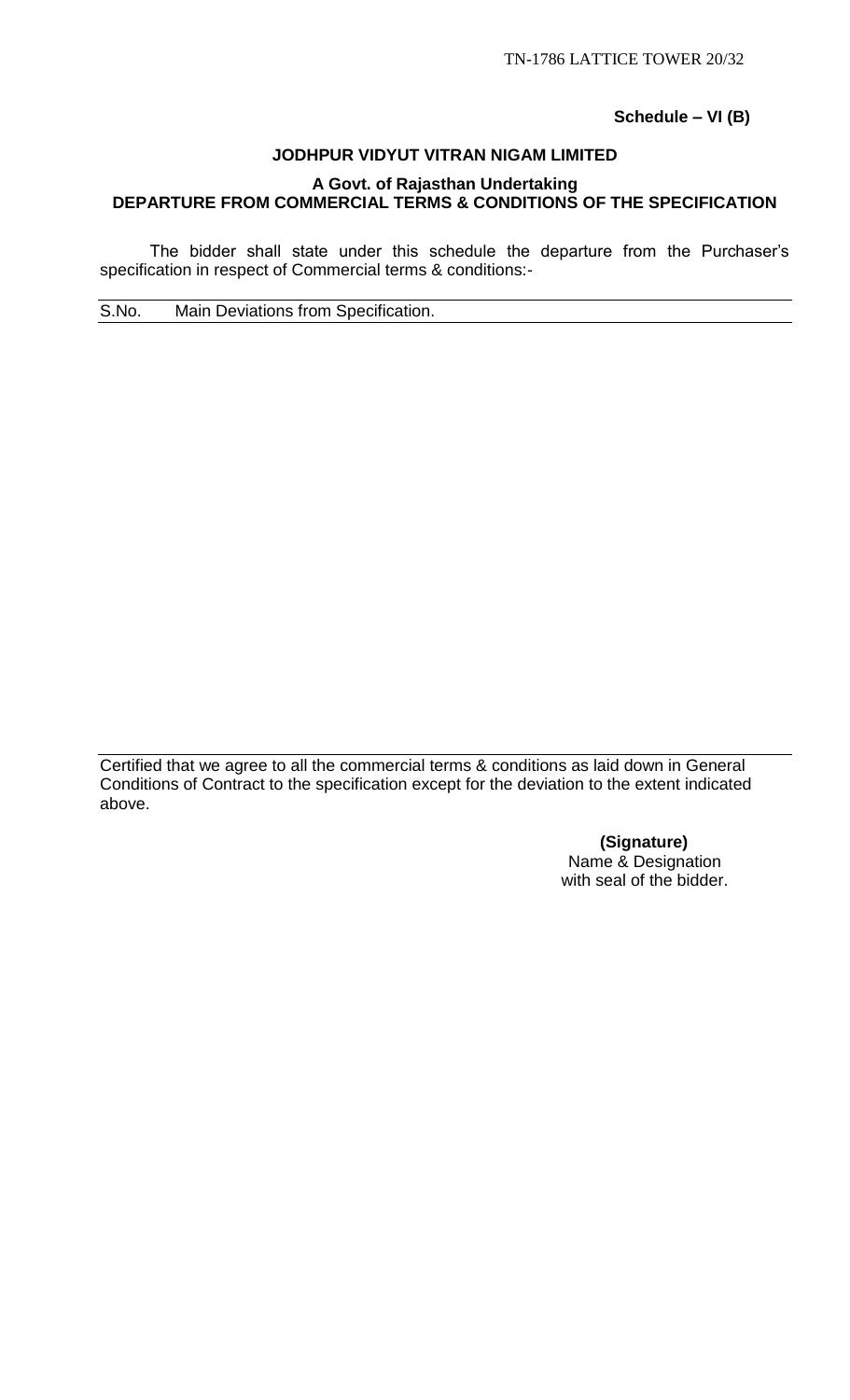## **Schedule – VII**

#### **JODHPUR VIDYUT VITRAN NIGAM LIMITED**

# **A Govt. of Rajasthan Undertaking LIST OF PAST SUPPLIES**

The bidder shall state under this schedule whether material and equipments, similar to those offered in the tender have been previously supplied by him. A list shall be given of such orders executed by him together with information regarding the names of purchasing organizations, quantities supplied and when the supplies were effected. This list should be in form given below:-

| S.No. Detailed particulars Qty in |    |        | Order No. Name & details           | Date of |
|-----------------------------------|----|--------|------------------------------------|---------|
| of items supplied                 | MT | & Date | of purchasing authority Completion |         |
|                                   |    |        |                                    |         |

| If executed partially<br>to be mentioned<br>(Qty. in M.T.) | whether still<br>to be executed | <b>Delivery</b><br>stipulated in<br>order | <b>Remarks</b> |  |
|------------------------------------------------------------|---------------------------------|-------------------------------------------|----------------|--|
|                                                            |                                 |                                           | 10             |  |

**Note:** Separate schedules are to be furnished by the bidder for past supply to the JdVVNL, Jodhpur other State Electricity Boards and other Departments /Organisations.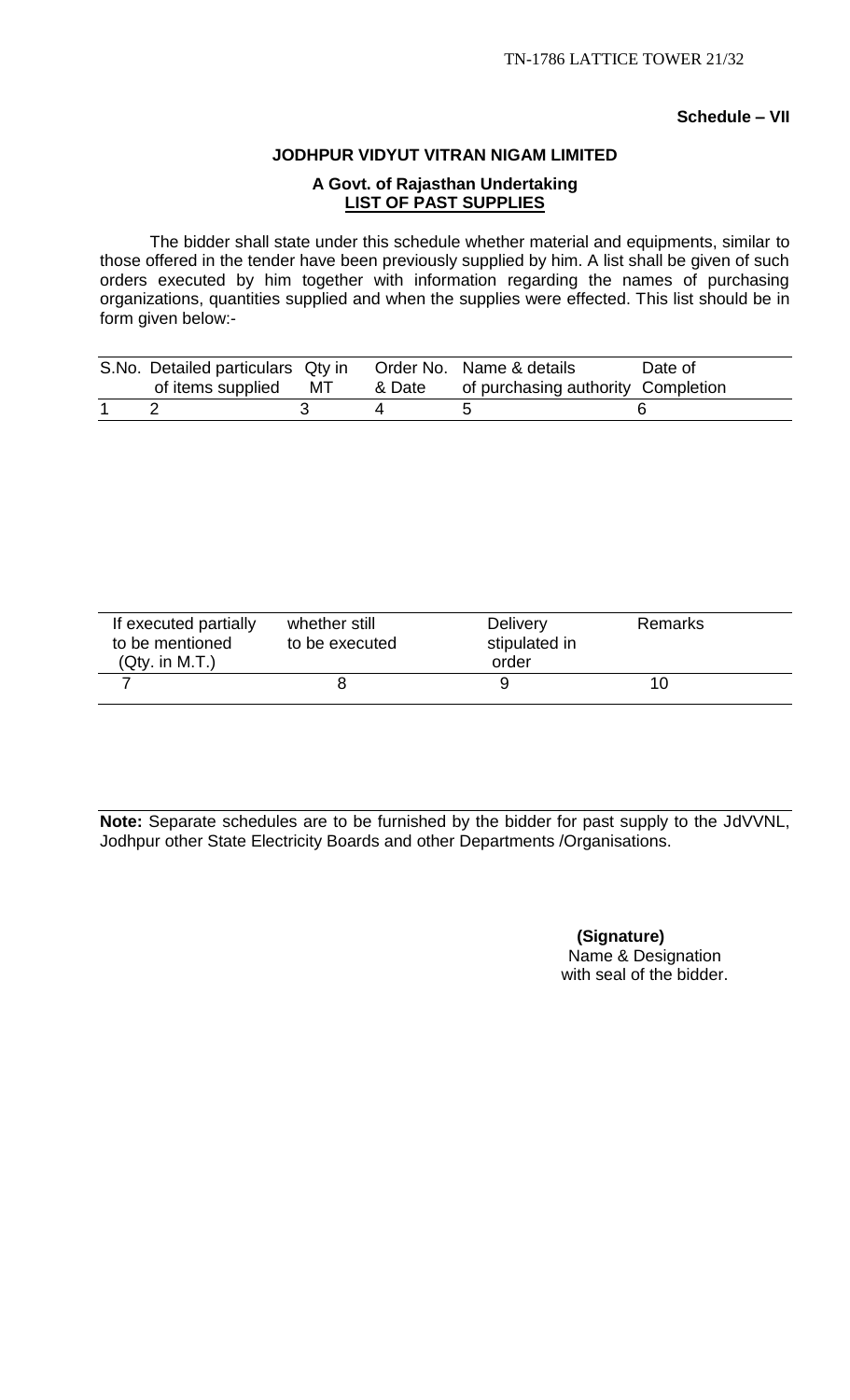# **ScheduleVII-A**

## **TO WHOMSOEVER IT MAY CONCERN**

|       | This is to certify that M/s                                                               |              |                                                                                       |          |      |            |       |            | (Complete address) |         |
|-------|-------------------------------------------------------------------------------------------|--------------|---------------------------------------------------------------------------------------|----------|------|------------|-------|------------|--------------------|---------|
|       | have manufactured/ fabricated, tested and supplied similar item/higher rating of tendered |              |                                                                                       |          |      |            |       |            |                    |         |
|       | material / equipments in last three financial years from the date of opening of Techno-   |              |                                                                                       |          |      |            |       |            |                    |         |
|       |                                                                                           |              | Commercial bid to the Utilities/ Discoms/ Government Department/SEBs, as detailed out |          |      |            |       |            |                    |         |
|       | below:-                                                                                   |              |                                                                                       |          |      |            |       |            |                    |         |
| S.No. | Financial                                                                                 | Detailed     | Name and                                                                              | Order    | Unit | Ordered    |       | Actual     | supplied           | Remarks |
|       | in<br>year                                                                                | of           | particulars                                                                           | &<br>No. | in   |            |       | up to      |                    |         |
|       | which                                                                                     | Particulars  | οf                                                                                    | date     | set  | Quantity*  | Value | Quantity*  | Value              |         |
|       | material                                                                                  | of $item(s)$ | purchasing                                                                            | against  |      | (sets<br>& | (Rs.) | (sets<br>& | (Rs.)              |         |
|       | supplied                                                                                  | supplied     | authority                                                                             | which    | МT   | MT)        |       | MT)        |                    |         |
|       |                                                                                           |              |                                                                                       | item     |      |            |       |            |                    |         |
|       |                                                                                           |              |                                                                                       | supplied |      |            |       |            |                    |         |
|       | 2                                                                                         | 3            | $\overline{4}$                                                                        | 5        | 6    | 7          | 8     | 9          | 10                 | 11      |
|       |                                                                                           |              |                                                                                       |          |      |            |       |            |                    |         |
|       |                                                                                           |              |                                                                                       |          |      |            |       |            |                    |         |
|       |                                                                                           |              |                                                                                       |          |      |            |       |            |                    |         |
|       |                                                                                           |              |                                                                                       |          |      |            |       |            |                    |         |
|       |                                                                                           |              |                                                                                       |          |      |            |       |            |                    |         |
|       |                                                                                           |              |                                                                                       |          |      |            |       |            |                    |         |
|       |                                                                                           |              |                                                                                       |          |      |            |       |            |                    |         |
|       |                                                                                           |              |                                                                                       |          |      |            |       |            |                    |         |

**\*The quantity should be mentioned in sets as well as in MT.**

Signature Signature of Signature of Signature of Signature of Signature of Signature of

**Name & designation C.A. of firm with seal** With seal of the Bidder **Name:** Name: **Date……………… Address: Place……………. Membership No.:**

# **UDIN no.**

The above particulars are true and correct based on explanations, records and books of accounts produced before us. Further the above certificate issued on the request of the Company.

> **C.A. firm (………………………………..)**

Note: The C.A. Certificate must be furnished either in original or copy duly attested by Notary. The bidder shall also sign and affix seal on the C.A.Certificate. The certificate should have membership number with the name & address of the chartered accountant. C.A. Certificate should clearly indicate the Rating, quantity supplied, period of supplyin the format prescribed, any deviation to format or information diverted format, will not be considered and rejected.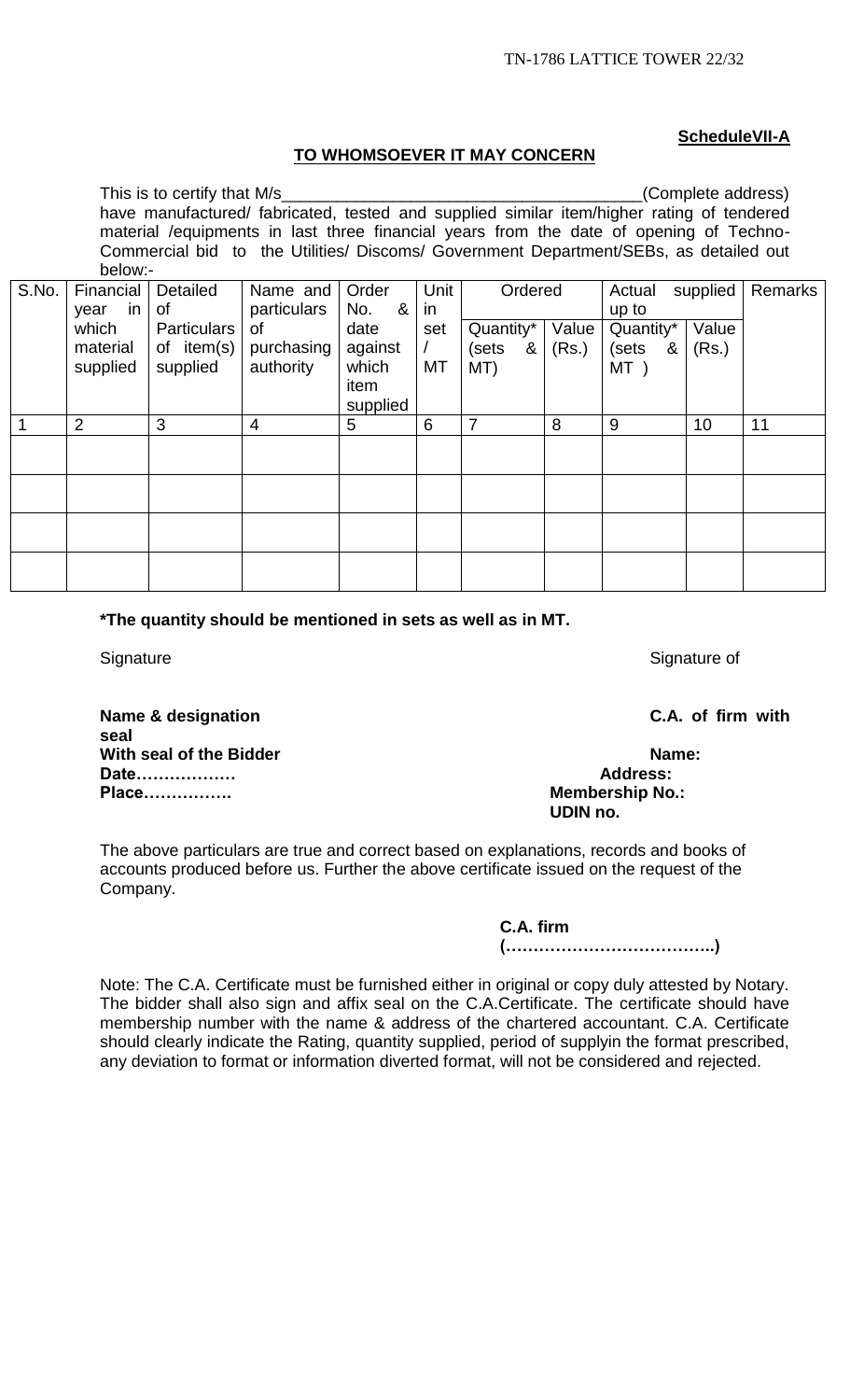## **SCHEDULE-VIII**

## **JODHPUR VIDYUT VITRAN NIGAM LIMITED DELIVERY SCHEDULE PART-A**

The delivery schedule of the material by the Purchaser is as mentioned here under:-

| S.No.         | Particular of material                   | <b>Delivery</b>                   |
|---------------|------------------------------------------|-----------------------------------|
| (I)           | UNGALVANISED 42' LONG 33 KV              | The bidder is required to quote   |
|               | <b>DOUBLE</b><br><b>CIRCUIT LATTICE</b>  | monthly delivery. Commencement    |
|               | STRUCTURE ALONG WITH THREE               | period shall be 30 days from the  |
| $\vert \vert$ | <b>CROSS ARMS AND 48 NOS. NUTS &amp;</b> | date of receipt of purchase order |
|               | <b>BOLTS</b>                             | and entire supply shall<br>be     |
|               | UNGALVANISED 36' LONG 33 KV              | completed in Eight months at      |
|               | CIRCUIT LATTICE<br><b>SINGLE</b>         | equal monthly rate thereafter.    |
|               | STRUCTURE WITH ONE 33 KV                 |                                   |
|               | CROSS ARMS (CHANNEL) ONE                 |                                   |
|               | TOP HAMPER & 48 NOS. MS BOLTS            |                                   |
|               | <b>WITH NUTS</b>                         |                                   |

Note :- In case ordered quantity is different than quoted quantity, then monthly delivery shall be adjusted proportionately. Tenders in which monthly delivery schedule is not indicated shall be ignored.

## PART-B

In case bidder deviates from the delivery schedule mentioned by the purchaser in Part-A then the delivery schedule of the material by the bidder shall be indicated/mentioned as under:-

| S.No. | Particular of material | Commenceme<br>nt period | Rate of supply<br>monthly | Period for completion<br>of delivery of entire<br>material |
|-------|------------------------|-------------------------|---------------------------|------------------------------------------------------------|
|       |                        |                         |                           |                                                            |
|       |                        |                         |                           |                                                            |
|       |                        |                         |                           |                                                            |

Note:- (i) During the commencement period, the approval of drawing, B.O.M. and model assembly shall be got completed.

(i) During the commencement period the contractual formalities shall be got completed.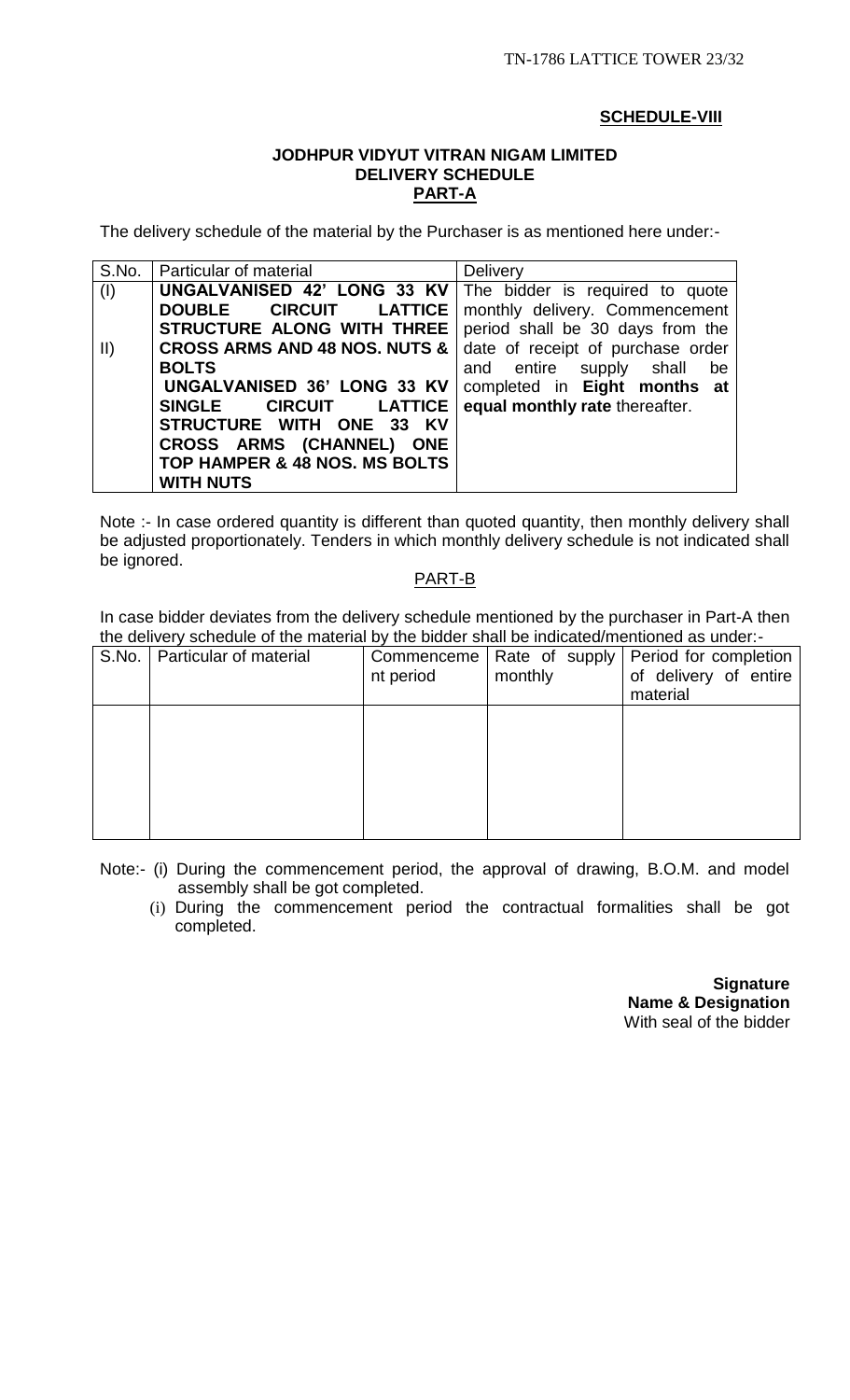**Schedule – IX**

## **JODHPUR VIDYUT VITRAN NIGAM LIMITED**

## **A Govt. of Rajasthan Undertaking**

List of Equipments and Technical Hands Available with the Firm

(To be filled in by the bidders & enclosed with the bid)

Manufacturers and / or their authorized agents who are quoting against this bid are requested to furnish the following information along-with the bid. The Purchaser will have the discretion to ignore the bid without the under noted particulars and/or ignore the bid particulars.

- 1. Name and Address of Manufacturer. :
- 2. Official E-mail Id:
- 3. GST No.:
- 4. Whether firm is proprietorship partnership / Limited (please give details and also enclose copy of memorandum of constitution of firm along with name of directors / partners / proprietor & their address.
- 5. Place where works exist.:
- 6. Details of machinery particularly with B.H.P. of each item installed.:
- 7. Details of staff employed in the works.:
- 8. Date when started the manufacturing of item under reference.:
- 9. List of items manufactured.:
- 10.Literature and drawings of items manufactured showing their description, size, design and other important technical particulars.:
- 11.Details of order so far, executed along with the names of organization to whom supplied. :
- 12.Manufacturing capacity. :
- 13.Is the workshop open for inspection by the representative of the board, if required? :
- 14.Statement of financial resources and Banking Reference along with Balance-Sheet for previous two years.:
- 15.Testing facilities available for the manufactured articles in the testing laboratory of works:
- 16.Whether the Firm is a small/medium/large scale industry. :
- 17.Registration No. with :
	- i. Small Scale, National/State.
	- ii. DGTD
	- iii. State Industries Department.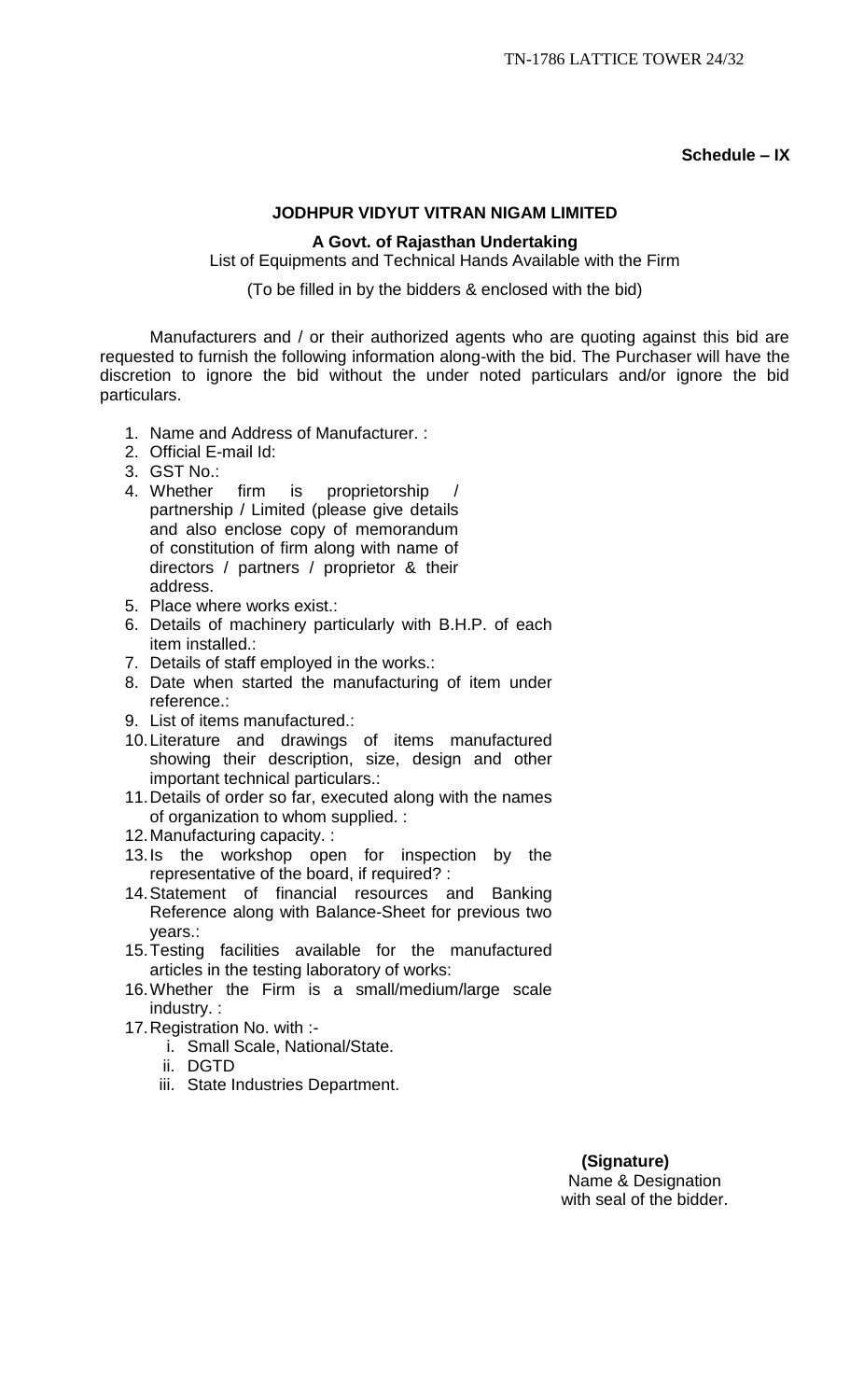**Schedule – X**

## **Format of Affidavit** (**ON NON-JUDICIAL STAMP OF Rs. 100/-)**

|                                     | (a) My/Our above noted enterprise M/s ________________________________has been issued<br>acknowledgement of Entrepreneurial Memorandum Part II by the District Industries<br>and has been issued manufacture of following items:                                                                                                                    |                                          |                            |          | dated                                                                                     |  |  |
|-------------------------------------|-----------------------------------------------------------------------------------------------------------------------------------------------------------------------------------------------------------------------------------------------------------------------------------------------------------------------------------------------------|------------------------------------------|----------------------------|----------|-------------------------------------------------------------------------------------------|--|--|
| Name of Items                       |                                                                                                                                                                                                                                                                                                                                                     | Production Capacity (Yearly)             |                            |          |                                                                                           |  |  |
| (i)<br>(ii)<br>(iii)<br>(iv)<br>(v) | (b) My/Our above noted acknowledgement of Entrepreneurial Memorandum Part-II has not been                                                                                                                                                                                                                                                           |                                          |                            |          |                                                                                           |  |  |
| the above items.                    | cancelled or withdrawn by the Industries Department and that the enterprise is regularly manufacturing<br>(c) My/Our enterprise is having all the requisite plant and machinery and is fully equipped to<br>manufacture the above noted items.<br>d) The Present status of the firm is as per acknowledgement of Entrepreneurial Memorandum Part-II |                                          |                            |          |                                                                                           |  |  |
|                                     | issued on the date of District Industries Center, _____________.                                                                                                                                                                                                                                                                                    |                                          |                            |          |                                                                                           |  |  |
|                                     |                                                                                                                                                                                                                                                                                                                                                     | Proprietor/Director Authorized Signatory | Signature of               |          |                                                                                           |  |  |
|                                     |                                                                                                                                                                                                                                                                                                                                                     | <b>VERIFICATION</b>                      | With Rubber Stamp and date |          |                                                                                           |  |  |
| I,                                  | S/O                                                                                                                                                                                                                                                                                                                                                 | Proprietor                               | Aged<br>Partner/           | Director | Years residing at<br>of<br>M/s<br>verify and confirm that the contents at $(a)$ , $(b)$ , |  |  |
| therein. So, help me God.           | (C) and (d) above are true and correct to the best of my knowledge and nothing has been concealed                                                                                                                                                                                                                                                   |                                          |                            |          |                                                                                           |  |  |

**DEPONENT**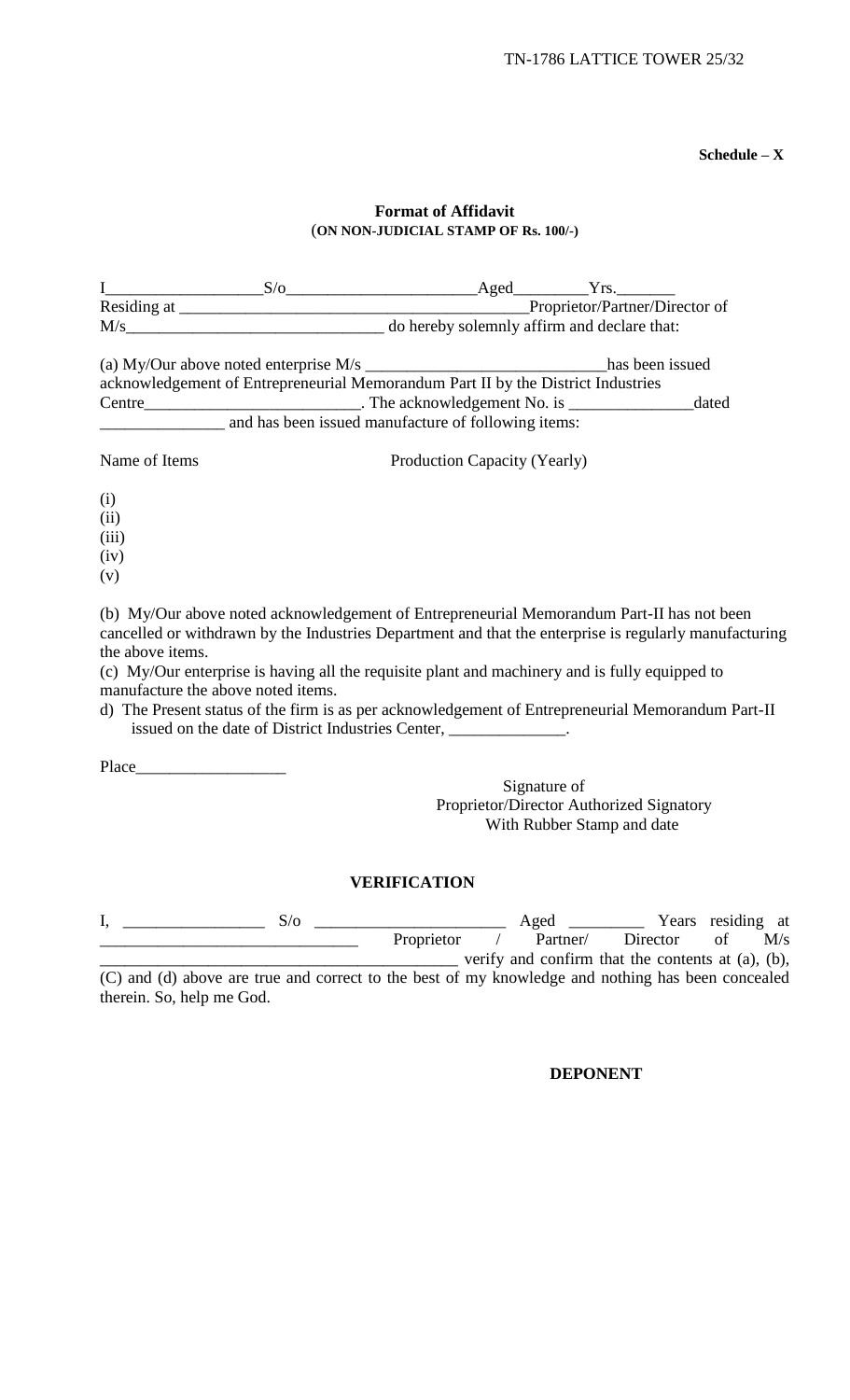#### GENERAL **AMENDMENT IN ITB AND GCC**

**The various clauses wherever appearing in the Instructions to Bidders (ITB), General Conditions of Contract (GCC), Technical Specifications, Qualification Requirements, various Schedules etc., are hereby amended to the extent as under:-**

## **1. Wherever EMD and Security Bank Guarantee (SBG), are appearing in the ITB, GCC & other Bidding Documents, same is hereby replaced by BID SECURITY as under:-**

#### **BID SECURITY**

Bid security shall be 2% **of the estimated value of subject matter of procurement put to bid.** In case of Small Scale Industries of Rajasthan it shall be 0.5% of the **quantity offered** for supply and in case of sick industries, other than Small Scale Industries, whose cases are pending with Board of Industrial and Financial Reconstruction, it shall be 1% of the value of bid. Every bidder, if not exempted, participating in the procurement process shall be required to furnish the bid security as specified in the notice inviting bids.

#### **In case SSI unit of Rajasthan quotes the less than the tendered quantity, then they are required to furnish Bid Security @ 0.5% of the value of the quantity offered by them, failing which bid shall be considered non-responsive.**

The Bid Security amount (as applicable) to be paid by Demand Draft/Banker's Cheque in favour of SR. AO (CASH & CPC), JDVVNL, Jodhpur (payable at Jodhpur) 342003 **upto 4.00 p.m. upto one WORKING day prior to schedule date of opening** of respective bid or Bank Guarantee, in specified format, of a scheduled bank in favour of Superintending Engineer (MM&C), JDVVNL, Jodhpur, be deposited **upto 4.00 p.m. upto one WORKING day prior to schedule date of opening** of respective bid and obtain a receipt/acknowledgement thereof. No other mode of deposit shall be accepted. At the time of depositing the Bid Security amount or Bank Guarantee, the bidder shall also furnish self attested and duly attested by Notary, the documentary evidence of SSI unit of Rajasthan or of sick unit (as applicable) along with affidavit as per schedule  $X$  on Non-Judicial Stamp of Rs. 100/ $\cdot$ .

The Bank Guarantee against Bid Security be issued by Nationalized / Scheduled Bank. The same may be accepted after confirmation byissuing Bank. If any Bid Security Bank Guarantee not is proper format / not confirmed by the issuing Bank the same would not be accepted and the bidder would be immediately shorted out from bid process.

The Micro, Small & Medium Scale Industries of Rajasthan and sick industries, other than Small Scale Industries, whose cases are pending before the Board of Industrial and Financial Reconstruction (BIFR) shall furnish self-attested documentary evidence duly attested by Notary to claim the above.

#### **2) Wherever Performance Bank Guarantee (PBG) and Composite Bank Guarantee (CBG) are appearing in the ITB, GCC & other Bidding Documents, same are hereby replaced by PERFORMANCE SECURITY as under:-**

#### **PERFORMANCE SECURITY**

The Performance security wherever appearing in the tender document may be read as under-:

(a) 2.5 %, or as may be specified in the bidding documents, of the amount of supply order in case of procurement of goods and services and 3% of the amount of work order, in case of procurement of works;

(b) 0.5% of the amount of quantity ordered for supply of goods, in case of Small Scale Industries or MSME units of Rajasthan; and

(c) 1% of the amount of supply order, in case of sick industries, other than Small Scale Industries, whose cases are pending before the Board of Industrial and Financial Reconstruction (BIFR); and

In case of successful bidder, the amount of bid security may be adjusted in arriving at the amount of the performance security, or refunded if the successful bidder furnishes the full amount of performance security.

#### **3) VENDOR REGISTRATION**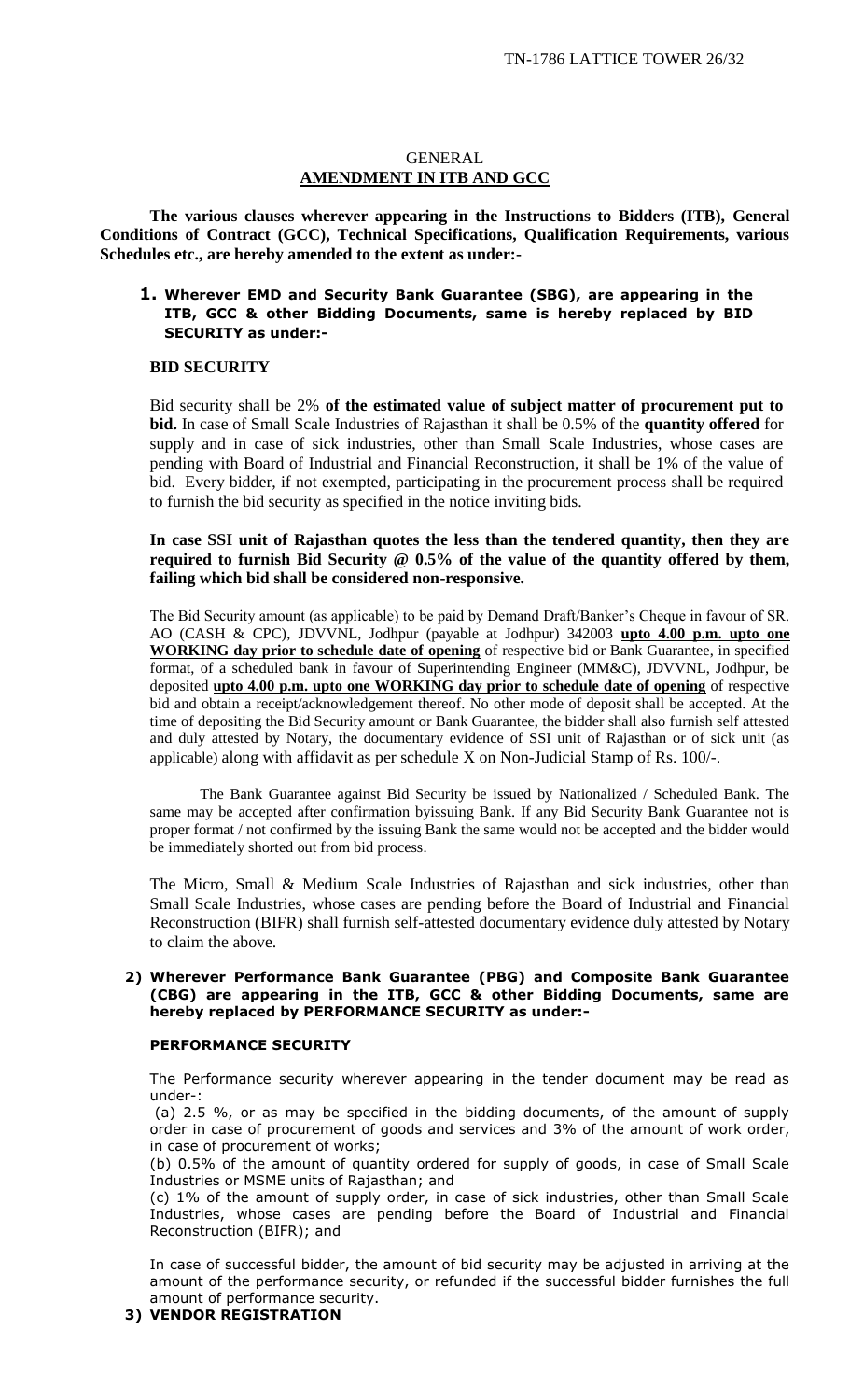**The relaxation/exemption given to the registered vendors of the Nigam in respect of EMD/SBG, wherever appearing in the ITB, GCC & other Bidding documents, are hereby WITHDRAWN.** 

**4) The indirect taxes i.e. Excise Duty, Service Tax, VAT/CST, Entry Tax etc. mentioned in G.C.C., may now be read as G.S.T.** 

**5) The following amendment is hereby made in GCC Clause No. 1.43 (Due Date of Payment):**

Payment shall be due and payable by the purchaser in accordance with the provision of the contract within a reasonable period from the date of receipt of each invoice by the contractor / supplier duly supported by a certificate of the Engineer. The purchaser will take all possible effort to make payment to the contractor / supplier generally on **45th day** after receipt of duly verified challans / receipts / bill in the office of paying authority {Sr. Accounts Officer (Cash & CPC) Jodhpur Discom, Jodhpur / Concerned Circle Accounts Officer} and completion of contractual formalities. But in case of delay in payment the purchaser shall not be liable to pay any interest on the outstanding amount to the contractor / supplier.

6) The GST will be charge extra at the prevailing rate on all the settlement fees as applicable and amended time to time.

## **7) APPEAL**:

i. If any Bidder or prospective bidder is aggrieved that any decision, action or omission of the procuring entity is in contravention to the provisions of this Act or the rules or guidelines issued there under, he may file 1st & 2nd appeal under section 38 of RTPP Act-2012 to the following appeal authorities **within a period of ten days from the date of such decision or action, omission, as the case may be, clearly giving the specific ground or grounds on which he feels aggrieved:** 

| Sr.No | Type of Appeal | Name & Designation of appellate authority  |  |
|-------|----------------|--------------------------------------------|--|
|       | First appeal   | Chairman, Discoms                          |  |
|       |                |                                            |  |
|       | Second appeal  | Energy Department, Government of Rajasthan |  |

ii) The form of appeal shall be as per Rule 83 of RTPP Rules, 2013 and memorandum of appeal shall be filled as per form-1 as prescribed under RTPP Rules, 2013.

Fee for appeal: - Subject to rule 84 of the RTTP Rule 2013 the fee shall be as under:-

a. For First Appeal:- Rs. 2,500/- (Rupees Two Thousand Five Hundred Only)+GST.

b. For Second Appeal:- Rs. 10,000/- (Rupees Ten Thousand Only)+GST.

iii) It is further intimated that the fee shall be paid in the form of Demand Draft of Bankers Cheque of a Scheduled Bank payable in the name of Sr. Accounts Officer (Cash & CPC), JdVVNL, Jodhpur.

iv) Provided that after the declaration of a Bidder as successful the appeal may be filed only by a Bidder who has participated in procurement proceedings:

v) Provided further that in case a Procuring Entity evaluates the Technical Bids before the opening of the Financial Bids, an appeal related to the matter of Financial Bids may be filed only by a Bidder whose Technical Bid is found to be acceptable.

vi) The officer to whom an appeal is filed under para (1) shall deal with the appeal as expeditiously as possible and shall endeavour to dispose it of within thirty days from the date of the appeal.

vii) If the officer designated under para (1) fails to dispose of the appeal filed within the period specified in para (2), or if the Bidder or prospective bidder or the Procuring Entity is aggrieved by the order passed by the First Appellate Authority, the Bidder or prospective bidder or the Procuring Entity, as the case may be, may file a second appeal to Second Appellate Authority specified in the Bidding Document in this behalf within fifteen days from the expiry of the period specified in para (2) or of the date of receipt of the order passed by the First Appellate Authority, as the case may be.

- 8) The bidders should be qualified, not be insolvent, not be in receivership, not be bankrupt or being wound up, should not have affairs administered by a court or a judicial officers, should not have business activities suspended, should not be blacklisted or debarred by any utility/ government agency, should not have a conflict of interest. For this bidder is required to furnish a Declaration as per Appendix-B, on Rajasthan Non-Judicial Stamp Paper of Rs. 100/ (excluding surcharge on Stamp Paper, as per rules)."
- 9) In case the terms & conditions mentioned in PO, ITB & GCC are modified/differ from RTPP Act, then RTPP Act shall supersede.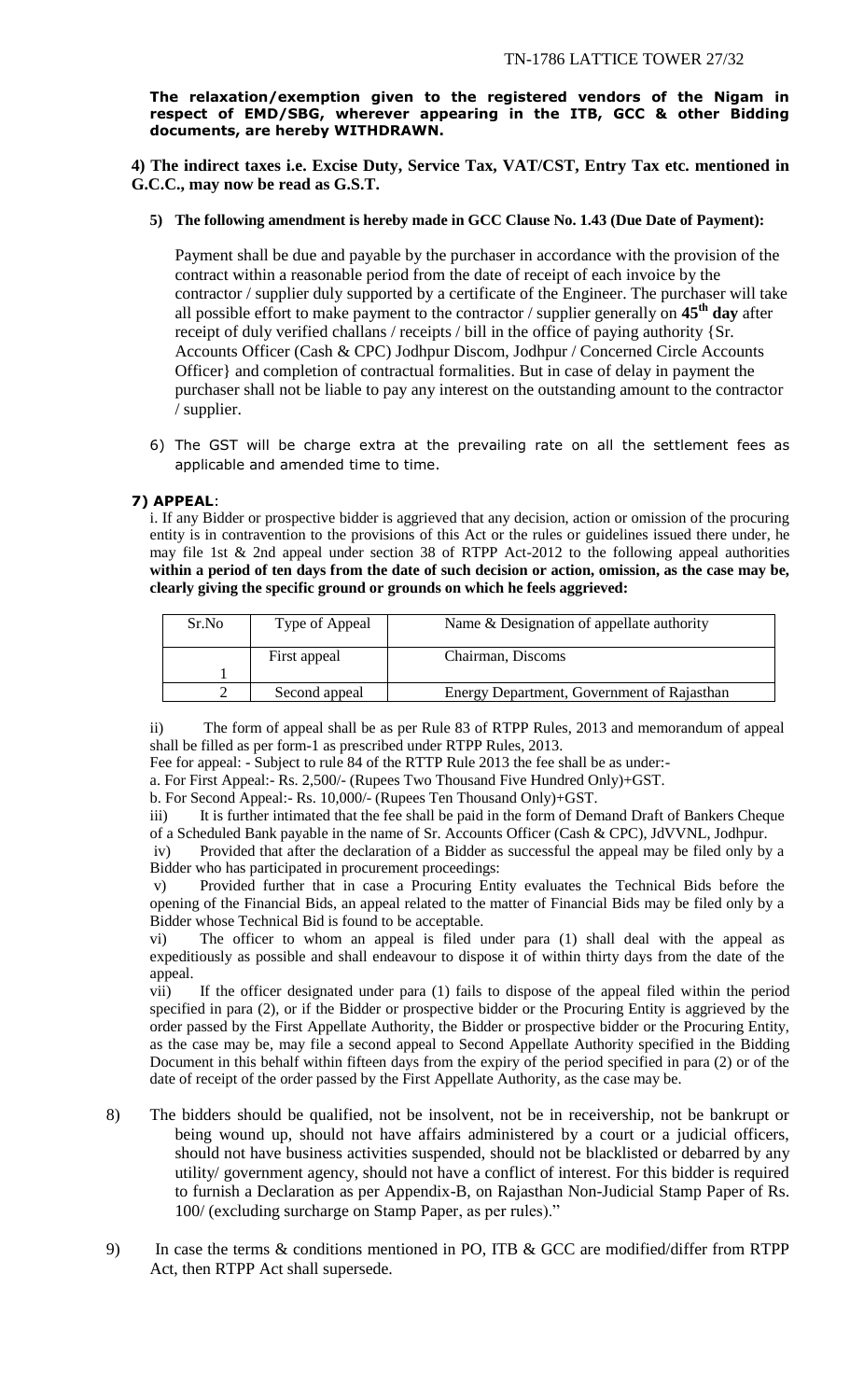### **ADDENDUM IN THE PROVISION OF INSTRUCTION TO BIDDER (ITB) IN THE CLAUSE NO. 1.12.2 FOR QUANTITY ALLOCATION AS PER AWARD CRITERIA OF PURCHASE MANUAL IN ACCORDANCE TO THE CLAUSE NO. 74 OF RTPP RULES:**

#### **1.12.2(A) for quantity allocation**

#### **(i) Trial order under Para No. 22.17 (a) & (b) of purchase manual**

(a) Any bidder located within or outside the state of Rajasthan has participated for the first time in a particular Discom & meeting minimum qualification requirement and has supplied the tendered material/or of higher rating in other utility shall be treated as an old supplier. Rajasthan's firms although supplied in past but not meeting minimum quantity supplied criterion including altogether new units which have not supplied any quantity but having adequate & required manufacturing and testing facility and technical know-how of the tendered material shall be considered as new firms and would be eligible for trial order only. In case of supply made to the licensed power utility out side India, the C.A. certificate furnished by firm shall be considered.

**Note: -** The material supplied and accepted for same/higher rating for turnkey project(s) to a licensed power utility/Govt. shall be considered for the purpose of evaluating criteria. The certificate given by C.A. shall indicate above quantity separately.

- (b) (i) The trial order for a particular item shall not generally exceed 10 % of the total quantity considered for placement of order. This ceiling may, however, be relaxed by the corporate level purchase committee up to the extent of 30 %, to take the advantage of lower price where situation of differential prices offering is arising.
- (ii) The capacity  $\&$  capability assessment of a bidder located outside state of Rajasthan who otherwise qualifies but is participating for the first time shall not be carried out. Similarly, For the tendered item(s) where the valid BIS license is an essential qualification requirement and the bidder possesses the valid BIS but new to the utility. The capacity/capability assessment of such a bidder shall also not be carried out.

#### **(iii)Award criteria under Para No. 10.2 (iii) of purchase manual**

(a) In case of distribution transformers of rating 40 KVA and below, LT cables & conductors and fabricated steel items, order quantity may be distributed in the following manner: -

 **20% to L1 15% to L2 10% to L3 05% to L4**

50% to be distributed equally among other firms subject to the condition that not more than 5% of the quantity to be purchased will be allotted to any one of such firms. The balance, if any will be distributed in the same proportion as indicated above among the first four firms.

(b) In case of other items except poles, order quantity may be distributed in the following manner:

**40% to L1 20% to L2 10% to L3 06% to L4**

The balance quantity may be equally distributed among other firms subject to the condition that not more than 4% of the quantity to be purchased will be allotted to any such firm. The balance, if any, will be distributed in the same proportion as indicted above the first four firms.

(c) In case of poles, the order may be awarded on the basis of landed cost (material and transportation taken together). The allocation of quantity location/destination wise may be made among the eligible firms in equal proportion as far as possible.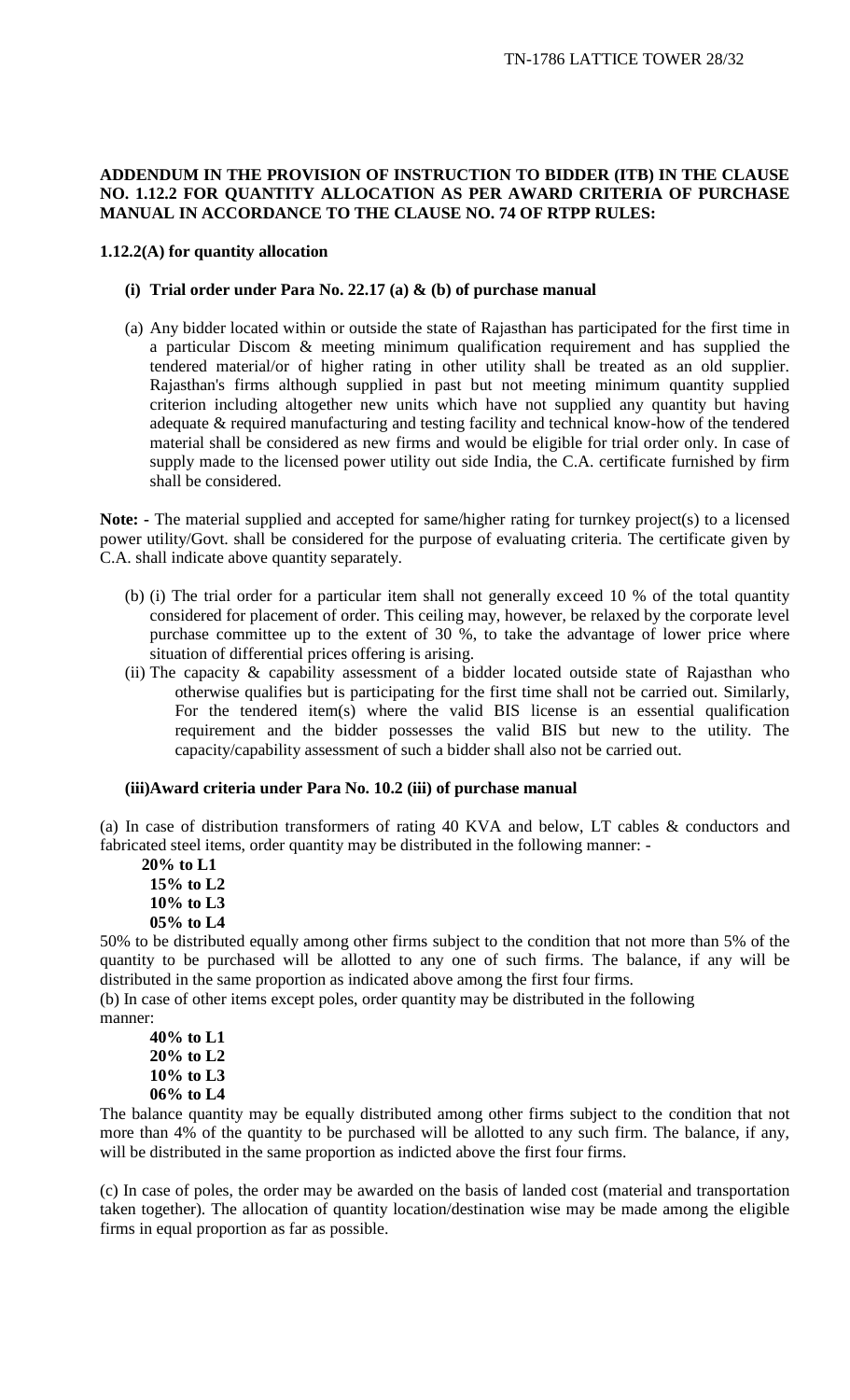#### **APPENDIX-A**

Bank Guarantee No. \_\_\_\_\_\_\_. Security Amount : \_\_\_\_\_\_\_\_. Issued on dated : \_\_\_\_\_\_\_\_. Valid upto :  $\frac{\ }{\ }$ . Claim upto / Grace period: \_\_\_\_\_\_\_\_\_

#### **PERFORMA OF BANK GUARANTEE FOR BID SECURITY**

(Bank Guarantee in lieu of bid Security on non-judicial Stamp Paper of Rajasthan State of 0.25% of the B.G. value or Rs.25,000/-, whichever is less)

To,

The Superintending Engineer (MM&C), Jodhpur Vidyut Vitaran Nigam Limited, Jodhpur.

- 1. Whereas (name of the Bidder) (hereinafter called "the Bidder") has submitted its bid dated \_\_\_\_\_\_ (date of submission of bid) for \_\_\_\_\_\_\_\_\_ (name of contract/ name of the material with Bid no. / TN No. \_\_\_\_\_\_\_) (hereinafter called 'the Bid'').
- 2. KNOW ALL PEOPLE by these presents that WE \_\_\_\_\_\_\_\_\_\_\_\_ (name and address of branch of Bank ) of \_\_\_\_\_\_\_\_\_ (name of country), having our registered office at \_\_\_\_\_\_\_\_\_\_\_\_\_\_\_\_\_\_\_\_\_\_ (addresses of bank) (hereinafter called 'the Bank"), are bound unto \_\_\_\_\_\_\_\_\_\_\_\_\_ (name of Purchaser) (hereinafter called "the Purchaser") in the sum of Rs. \*\_\_\_\_\_\_\_\_\_\_\_\_\_ for which payment well and truly to be made to the said Purchaser, the Bank binds itself, its successors, and assigns by these presents sealed with the Common Seal of the said Bank this day of 20
- 3. THE CONDITIONS of this obligation are :
	- i. If the bidder withdraws its Bid during the period of bid validity specified by the Bidder in the Bid Form; or
	- ii. If the bidder refuses to accept the correction of error in his Bid; or
	- iii. If the bidder, having been notified of the acceptance of its Bid by the purchaser during the period of bid validity:
	- a. Fails or refuses to execute the Contract Agreement within the time specified in purchase / work order, if required, or
	- b. Fails or refuses to furnish the performance security within the time specified in purchase / work order in accordance with the GCC, or
	- c. Fails to commence supply of goods or services or execute work as per purchase / work order within time specified.
	- iv. If the bidder breaches any provision of the Code of integrity specified in the RTPP Act and Chapter VI of the RTPP Rules.
- 4. We undertake unconditionally and irrevocably to guarantee as primary obligator and not as surety merely to pay to the purchaser a sum of Rs. \_\_\_\_\_\_\_\_\_\_\_ (in words Rs. \_\_\_\_\_\_\_\_\_\_\_\_\_\_\_\_\_\_\_\_\_\_\_\_\_\_\_\_\_\_\_\_\_\_\_\_\_\_) upon receipt of its first written demand, without the purchaser having to substantiate its demand, provided that in its demand the Purchaser will note that the amount claimed by it is due to it owing to the occurrence of one or all of the above three conditions specifying the occurred condition or conditions.
- 5. The decision of the Superintending Engineer (MM&C), Jodhpur Vidyut Vitaran Nigam Limited, Jodhpur shall be final whether breach has been committed on the right to demand the amount of guarantee from us which has accrued to the purchaser.
- 6. This guarantee shall not cease or determine, if the purchaser grants time or indulgence or vary the terms of the contract with the Contractor or without our consent or knowledge.
- 7. The guarantee herein contained shall not be affected by any change in the constitution of the Contractor.
- 8. We \_\_\_\_\_\_\_\_\_\_(Bank Name) further undertake not to revoke this guarantee during its currency except with the previous consent of the Superintending Engineer (MM&C), Jodhpur Vidyut Vitaran Nigam Limited, Jodhpur.
- 9. All disputes arising under the said guarantee between the Bank and the Nigam or between the Contractor and the Nigam pertaining to the guarantee, shall be subject to the jurisdiction of the Courts in Jodhpur, Rajasthan alone.
- 10. This guarantee will remain in force up to and including one hundred eighty (180) days after the date of the opening of bids, i.e. upto \_\_\_\_\_\_\_\_\_\_\_, with a further grace period of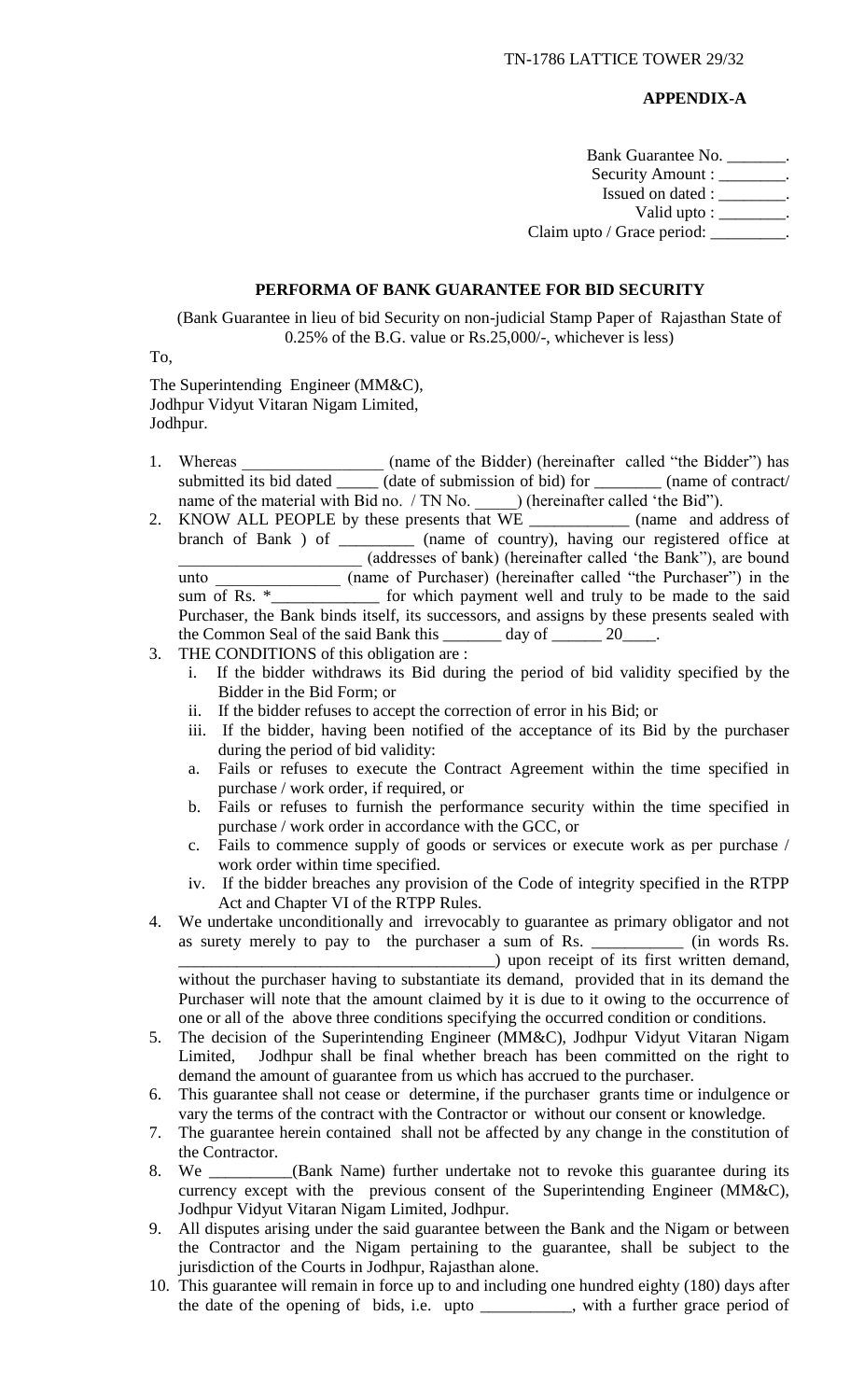Ninety (90) days and any demand in respect thereof should reach the Bank not later than the above date.

> Yours faithfully, Bankers (EXECUTANT) Signed by the above named Bank in presence of : (signature with full Name and Address)

Witness :

.

1. \_\_\_\_\_\_\_\_\_\_\_\_\_\_\_\_\_. 2. \_\_\_\_\_\_\_\_\_\_\_\_\_\_\_\_\_.

Attested by Notary Public, First Class Magistrate or directly confirmed by the executing Bank.

\* The Bidder should insert the amount of the guarantee in words and figures denominated in the currency of bid.

**Note** : In case the bid is submitted by a Joint Venture, the Bid Bank guarantee shall be in the name of Lead partner or in the name of joint venture partners submitting the Bid covering all the partners of the joint venture.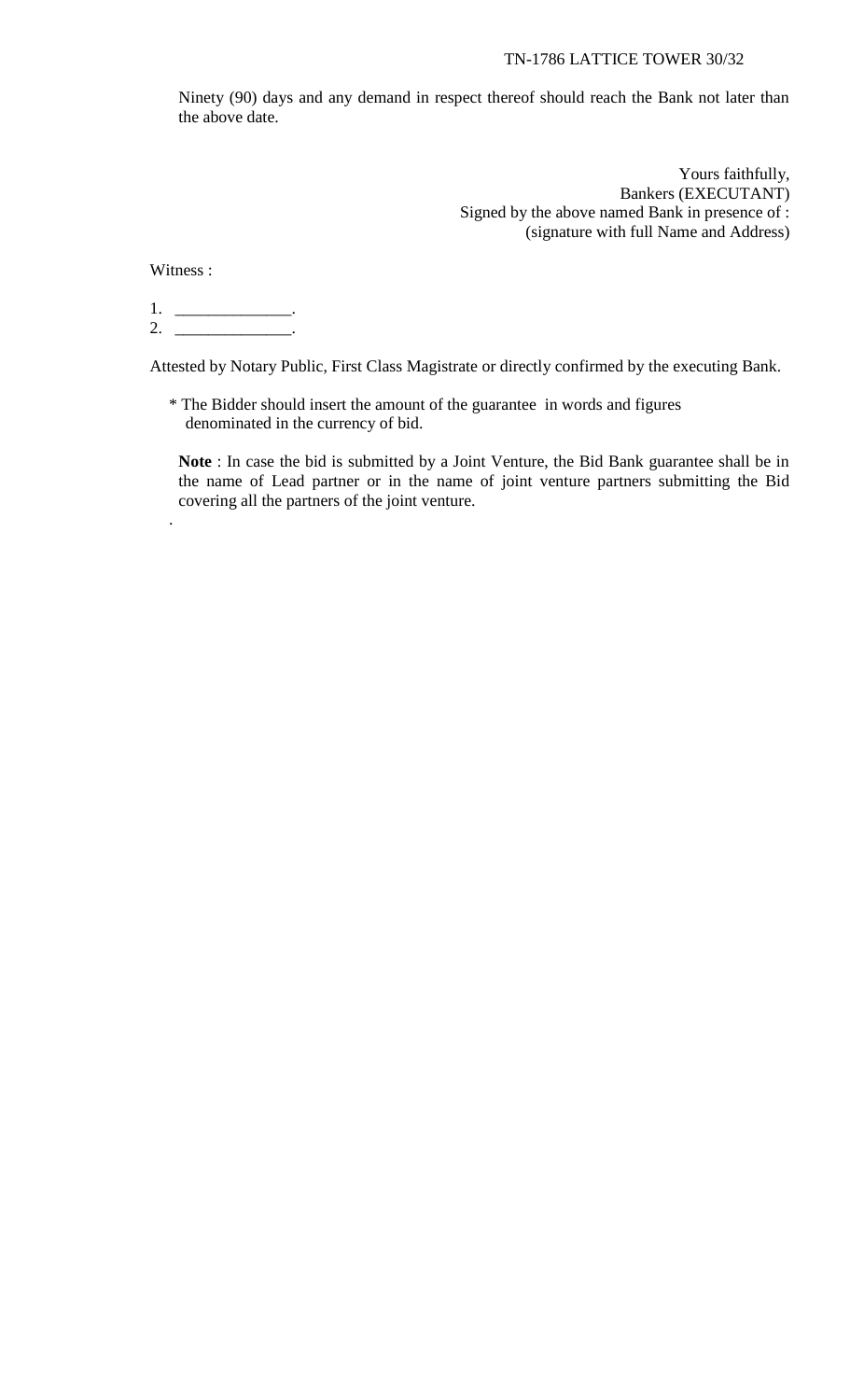**Annexure 'A'**

#### **SELF ATTESTED UNDERTAKING TO BE GIVEN ON FIRM'S LETTER HEAD**

 **We, the undersigned declare that:**

- **1. Our firm, its affiliates of subsidiaries including any subcontractor or suppliers for any part of the contract have not debarred by the state government or the procuring entity or a regulatory authority under any applicable law.**
- **2. We declare that we have complied with and shall continue to comply with the provision of the code of integrity including conflict of interest as specified for bidders in the RTPP Act 2012, RTPP Rules 2013 and the bidding document during the procurement process and execution of contract till completion of all our obligation under contract.**
- **3.** I/We possess the necessary professional, technical, financial and managerial resources and competence required by the bidding document issued by the procuring entity.
- **4.** I/We have fulfilled my/ our obligation to pay such of the taxes payable to the Union and the State Government or any local authority as specified in the bidding document.
- **5.** I/We are not insolvent, in receivership, bankrupt or being wound up, not have my/ our affairs administered by a court or a judicial officer, not have my/ our business activities suspended and not the subject of legal proceeding for any of the foregoing reasons.
- **6.** I/We do not have, and our directors and officers not have, been convicted of any criminal offence related to my/ our professional conduct or the making of false statements or misrepresentations as to my/ our qualifications to enter into a procurement contract within a period of three years preceding the commencement of this procurement process, or not have been otherwise disqualified pursuant to debarment proceedings.
- **7.** I/We do not have a conflict of interest as specified in the Act, Rules and the bidding document, which materially affects fair competition.

 **Firm's Name Seal & Signature**